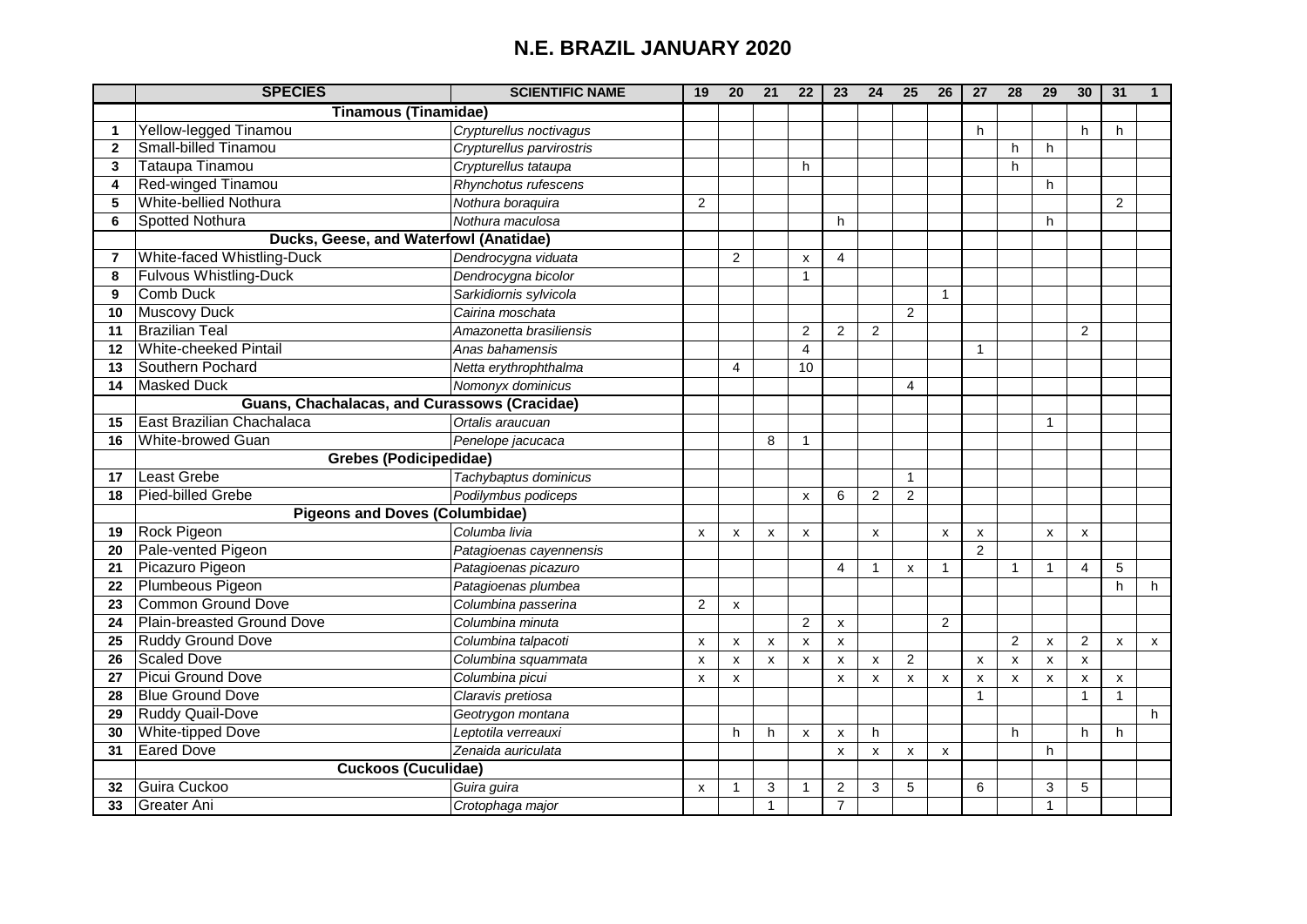|    | <b>SPECIES</b>                              | <b>SCIENTIFIC NAME</b>    | 19           | 20             | 21             | 22                        | 23             | 24             | 25             | 26             | 27 | 28             | 29             | 30                   | 31             | $\mathbf 1$    |
|----|---------------------------------------------|---------------------------|--------------|----------------|----------------|---------------------------|----------------|----------------|----------------|----------------|----|----------------|----------------|----------------------|----------------|----------------|
| 34 | Smooth-billed Ani                           | Crotophaga ani            | x            | $\mathsf{x}$   |                | X                         | X              | X              | X              | x              | X  |                | X              | x                    | 3              | 2              |
| 35 | <b>Striped Cuckoo</b>                       | Tapera naevia             |              |                |                | h                         | $\mathbf{1}$   |                |                |                |    |                |                |                      |                |                |
| 36 | Squirrel Cuckoo                             | Piaya cayana              |              |                |                | $\mathbf{1}$              |                |                |                | $\mathbf{1}$   |    |                |                |                      | $\overline{2}$ | 6              |
| 37 | Dark-billed Cuckoo                          | Coccyzus melacoryphus     |              |                |                |                           | 1              |                |                |                |    |                |                | h                    | h              |                |
|    | <b>Nightjars and Allies (Caprimulgidae)</b> |                           |              |                |                |                           |                |                |                |                |    |                |                |                      |                |                |
| 38 | Least Nighthawk                             | Chordeiles pusillus       |              |                |                |                           |                | 5              | h              | h              |    |                | 3              |                      |                |                |
| 39 | Pygmy Nightjar                              | Nyctipolus hirundinaceus  |              |                | 2              | 2                         |                |                |                |                |    |                |                |                      |                |                |
| 40 | Common Pauraque                             | Nyctidromus albicollis    |              |                |                |                           |                |                |                |                |    |                |                |                      | h              |                |
| 41 | <b>Little Nightjar</b>                      | Setopagis parvula         |              |                |                |                           |                |                | h              |                |    |                |                |                      |                |                |
| 42 | Scissor-tailed Nightjar                     | Hydropsalis torquata      |              |                |                |                           |                |                | $\overline{2}$ |                |    |                |                |                      |                |                |
|    | <b>Swifts (Apodidae)</b>                    |                           |              |                |                |                           |                |                |                |                |    |                |                |                      |                |                |
| 43 | <b>Biscutate Swift</b>                      | Streptoprocne biscutata   |              |                |                |                           |                |                |                |                |    | 40             |                |                      |                |                |
| 44 | <b>Sick's Swift</b>                         | Chaetura meridionalis     | 4            | $\pmb{\chi}$   |                |                           |                |                |                | $\overline{2}$ |    |                |                | $\mathbf{1}$         |                |                |
| 45 | <b>Lesser Swallow-tailed Swift</b>          | Panyptila cayennensis     |              |                |                |                           |                |                |                | $\overline{2}$ |    |                |                |                      |                |                |
| 46 | <b>Fork-tailed Palm-Swift</b>               | Tachornis squamata        | x            |                | $\overline{2}$ | $\boldsymbol{\mathsf{x}}$ | x              |                |                |                |    |                |                |                      |                |                |
|    | Hummingbirds (Trochilidae)                  |                           |              |                |                |                           |                |                |                |                |    |                |                |                      |                |                |
| 47 | <b>Rufous-breasted Hermit</b>               | Glaucis hirsutus          |              | $\overline{1}$ | $\mathbf{1}$   |                           |                |                |                |                |    |                |                |                      |                |                |
| 48 | <b>Broad-tipped Hermit</b>                  | Anopetia gounellei        |              |                |                |                           | $\overline{2}$ |                |                |                |    |                |                |                      |                |                |
| 49 | <b>Reddish Hermit</b>                       | Phaethornis ruber         |              |                |                | $\mathbf{1}$              |                |                |                |                |    |                |                |                      | 2              |                |
| 50 | <b>Planalto Hermit</b>                      | Phaethornis pretrei       |              | 3              |                |                           |                |                |                |                |    |                |                |                      |                |                |
| 51 | <b>Scale-throated Hermit</b>                | Phaethornis eurynome      |              |                |                |                           |                |                |                |                |    |                |                |                      | $\mathbf{1}$   | $\mathbf 1$    |
| 52 | <b>Hooded Visorbearer</b>                   | Augastes lumachella       |              |                |                |                           |                |                |                |                |    | $\mathbf{1}$   |                | $\overline{1}$       |                |                |
| 53 | <b>Brown Violetear</b>                      | Colibri delphinae         |              |                |                |                           |                |                |                |                |    | $\mathbf{1}$   | $\mathbf{1}$   |                      |                |                |
| 54 | <b>White-vented Violetear</b>               | Colibri serrirostris      |              |                |                |                           |                |                |                |                |    | $\overline{2}$ | $\overline{2}$ | $\mathbf{1}$         |                |                |
| 55 | <b>Black-eared Fairy</b>                    | Heliothryx auritus        |              |                |                |                           |                |                |                |                |    |                |                |                      |                | $\overline{1}$ |
| 56 | Ruby-topaz Hummingbird                      | Chrysolampis mosquitus    |              |                |                |                           | $\mathbf{1}$   | $\overline{4}$ | $\overline{2}$ |                |    | $\overline{2}$ |                |                      | 5              |                |
| 57 | <b>Stripe-breasted Starthroat</b>           | Heliomaster squamosus     |              |                |                |                           |                |                | $\mathbf{1}$   |                |    |                |                |                      |                |                |
| 58 | <b>Glittering-bellied Emerald</b>           | Chlorostilbon lucidus     |              |                |                |                           | $\overline{2}$ | $\overline{4}$ | $\mathbf{1}$   |                |    | 4              |                | 5                    | 5              |                |
| 59 | Swallow-tailed Hummingbird                  | Eupetomena macroura       |              |                |                | $\mathbf{1}$              | $\overline{2}$ | 6              | 2              | 1              |    | $\overline{2}$ |                | $\mathbf{1}$         | 3              |                |
| 60 | Fork-tailed Woodnymph                       | Thalurania furcata        |              | 2              | 3              |                           |                |                |                |                |    |                |                |                      |                |                |
| 61 | Violet-capped Woodnymph                     | Thalurania glaucopis      |              |                |                |                           |                |                |                |                |    |                |                |                      | 2              | $\overline{1}$ |
| 62 | Sombre Hummingbird                          | Aphantochroa cirrochloris |              |                |                |                           |                |                |                |                |    |                |                |                      | 1              |                |
| 63 | <b>Plain-bellied Emerald</b>                | Amazilia leucogaster      |              | $\mathbf{1}$   |                |                           |                |                |                |                |    |                |                |                      |                |                |
| 64 | <b>Versicolored Emerald</b>                 | Amazilia versicolor       |              |                |                |                           |                |                |                |                |    |                |                |                      | 1              |                |
| 65 | <b>Glittering-throated Emerald</b>          | Amazilia fimbriata        |              | 1              |                |                           |                | $\mathbf 1$    |                |                |    | $\mathbf{1}$   |                |                      |                |                |
| 66 | Sapphire-spangled Emerald                   | Amazilia lactea           |              |                |                |                           |                |                |                |                |    |                |                | $\blacktriangleleft$ | 5              |                |
|    | Rails, Gallinules, and Coots (Rallidae)     |                           |              |                |                |                           |                |                |                |                |    |                |                |                      |                |                |
| 67 | Mangrove Rail                               | Rallus longirostris       | $\mathbf{1}$ |                |                |                           |                |                |                |                |    |                |                |                      |                |                |
| 68 | <b>Blackish Rail</b>                        | Pardirallus nigricans     |              |                |                |                           |                |                |                |                |    |                |                |                      | 3              |                |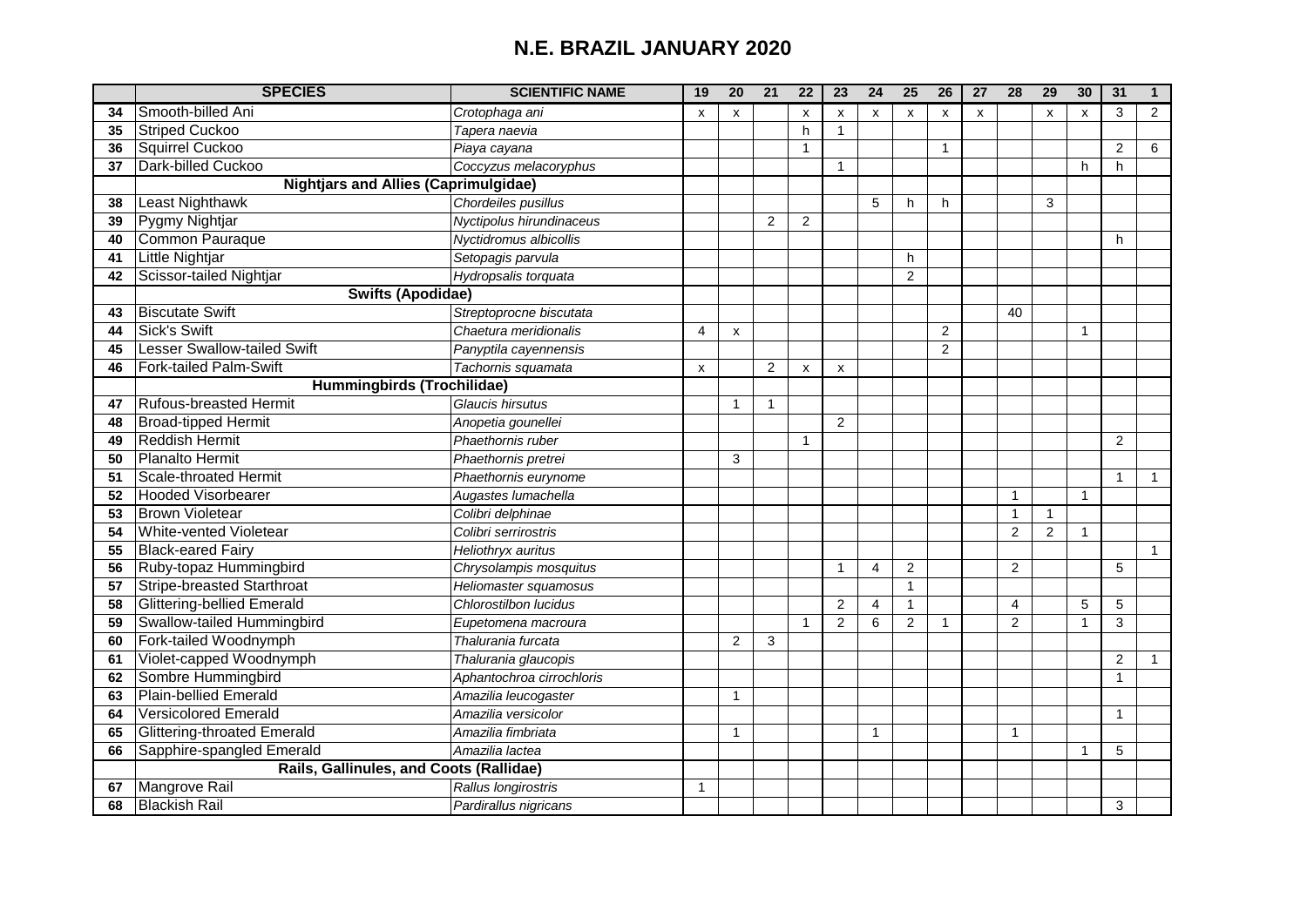|    | <b>SPECIES</b>                                  | <b>SCIENTIFIC NAME</b>        | 19                        | $\overline{20}$    | 21 | 22                        | 23             | 24                        | 25           | 26                        | 27 | 28 | 29           | 30          | 31 |  |
|----|-------------------------------------------------|-------------------------------|---------------------------|--------------------|----|---------------------------|----------------|---------------------------|--------------|---------------------------|----|----|--------------|-------------|----|--|
| 69 | Gray-cowled Wood-Rail                           | Aramides cajaneus             |                           |                    | h  |                           |                |                           |              |                           |    |    |              |             |    |  |
| 70 | Common Gallinule                                | Gallinula galeata             | $\boldsymbol{\mathsf{x}}$ | X                  |    | $\mathsf{x}$              | X              | $\boldsymbol{\mathsf{x}}$ | X            |                           |    |    | $\mathbf{1}$ |             |    |  |
| 71 | <b>Purple Gallinule</b>                         | Porphyrio martinica           |                           | $\overline{4}$     |    | $\overline{1}$            |                |                           |              |                           |    |    |              |             |    |  |
|    | Limpkin (Aramidae)                              |                               |                           |                    |    |                           |                |                           |              |                           |    |    |              |             |    |  |
| 72 | Limpkin                                         | Aramus guarauna               |                           | $\mathbf{1}$       |    |                           |                |                           |              |                           |    |    |              |             |    |  |
|    | <b>Stilts and Avocets (Recurvirostridae)</b>    |                               |                           |                    |    |                           |                |                           |              |                           |    |    |              |             |    |  |
| 73 | <b>Black-necked Stilt</b>                       | Himantopus mexicanus          | X                         | X                  | X  | $\boldsymbol{\mathsf{x}}$ | $\overline{2}$ | X                         |              | $\boldsymbol{\mathsf{x}}$ |    |    |              |             |    |  |
|    | <b>Oystercatchers (Haematopodidae)</b>          |                               |                           |                    |    |                           |                |                           |              |                           |    |    |              |             |    |  |
| 74 | American Oystercatcher                          | Haematopus palliatus          | 3                         | 2                  |    |                           |                |                           |              |                           |    |    |              |             |    |  |
|    | <b>Plovers and Lapwings (Charadriidae)</b>      |                               |                           |                    |    |                           |                |                           |              |                           |    |    |              |             |    |  |
| 75 | <b>Black-bellied Plover</b>                     | Pluvialis squatarola          | x                         | X                  |    |                           |                |                           |              |                           |    |    |              |             |    |  |
| 76 | Southern Lapwing                                | Vanellus chilensis            | X                         | X                  |    | X                         | 10             | X                         | 6            | x                         | X  |    |              | $\mathbf 1$ |    |  |
| 77 | <b>Collared Plover</b>                          | Charadrius collaris           | 4                         |                    |    |                           |                |                           |              |                           |    |    |              |             |    |  |
| 78 | <b>Semipalmated Plover</b>                      | Charadrius semipalmatus       | X                         | X                  |    |                           |                |                           |              |                           |    |    |              |             |    |  |
|    | Jacanas (Jacanidae)                             |                               |                           |                    |    |                           |                |                           |              |                           |    |    |              |             |    |  |
| 79 | <b>Wattled Jacana</b>                           | Jacana jacana                 | $\mathbf{1}$              | 6                  | 5  | $\boldsymbol{\mathsf{x}}$ | $\overline{2}$ | X                         |              | $\mathsf{x}$              |    |    |              |             |    |  |
|    | <b>Sandpipers and Allies (Scolopacidae)</b>     |                               |                           |                    |    |                           |                |                           |              |                           |    |    |              |             |    |  |
| 80 | Whimbrel                                        | Numenius phaeopus             | 5                         | $\mathsf{x}$       |    |                           |                |                           |              |                           |    |    |              |             |    |  |
|    | (Hudsonian Whimbrel)                            | (Numenius husonicus)          |                           |                    |    |                           |                |                           |              |                           |    |    |              |             |    |  |
| 81 | <b>Ruddy Turnstone</b>                          | Arenaria interpres            | X                         | X                  |    |                           |                |                           |              |                           |    |    |              |             |    |  |
| 82 | <b>Red Knot</b>                                 | Calidris canutus              | $\pmb{\mathsf{X}}$        |                    |    |                           |                |                           |              |                           |    |    |              |             |    |  |
| 83 | <b>Stilt Sandpiper</b>                          | Calidris himantopus           | $\mathbf{1}$              |                    |    |                           |                |                           |              |                           |    |    |              |             |    |  |
| 84 | Sanderling                                      | Calidris alba                 | X                         |                    |    |                           |                |                           |              |                           |    |    |              |             |    |  |
| 85 | Least Sandpiper                                 | Calidris minutilla            | 5                         |                    |    |                           |                |                           |              |                           |    |    |              |             |    |  |
| 86 | Semipalmated Sandpiper                          | Calidris pusilla              | $\pmb{\mathsf{X}}$        |                    |    |                           |                |                           |              |                           |    |    |              |             |    |  |
| 87 | <b>Short-billed Dowitcher</b>                   | Limnodromus griseus           | 15                        |                    |    |                           |                |                           |              |                           |    |    |              |             |    |  |
| 88 | <b>Spotted Sandpiper</b>                        | Actitis macularius            | $\overline{\mathbf{4}}$   | 3                  |    |                           |                |                           |              |                           |    |    |              |             |    |  |
| 89 | <b>Solitary Sandpiper</b>                       | Tringa solitaria              |                           |                    |    |                           | $\mathbf{1}$   |                           | $\mathbf{1}$ |                           |    |    |              |             |    |  |
| 90 | <b>Greater Yellowlegs</b>                       | Tringa melanoleuca            | X                         |                    |    |                           |                |                           |              |                           |    |    |              |             |    |  |
| 91 | Willet                                          | Tringa semipalmata            |                           | $\mathbf{1}$       |    |                           |                |                           |              |                           |    |    |              |             |    |  |
| 92 | Lesser Yellowlegs                               | Tringa flavipes               | $\pmb{\mathsf{X}}$        | $\pmb{\mathsf{x}}$ |    |                           |                |                           |              |                           |    |    |              |             |    |  |
|    | <b>Gulls, Terns, and Skimmers (Laridae)</b>     |                               |                           |                    |    |                           |                |                           |              |                           |    |    |              |             |    |  |
| 93 | <b>Gray-hooded Gull</b>                         | Chroicocephalus cirrocephalus | X                         | 6                  |    |                           |                |                           |              |                           |    |    |              |             |    |  |
| 94 | Yellow-billed Tern                              | Sternula superciliaris        | 3                         |                    |    |                           |                |                           |              |                           |    |    |              |             |    |  |
| 95 | <b>Gull-billed Tern</b>                         | Gelochelidon nilotica         | 3                         | $\overline{2}$     |    |                           |                |                           |              |                           |    |    |              |             |    |  |
|    | <b>Storks (Ciconiidae)</b>                      |                               |                           |                    |    |                           |                |                           |              |                           |    |    |              |             |    |  |
| 96 | <b>Wood Stork</b>                               | Mycteria americana            |                           |                    |    |                           |                |                           | $\mathbf{1}$ |                           | 36 |    |              |             |    |  |
|    | <b>Cormorants and Shags (Phalacrocoracidae)</b> |                               |                           |                    |    |                           |                |                           |              |                           |    |    |              |             |    |  |
| 97 | Neotropic Cormorant                             | Phalacrocorax brasilianus     | X                         |                    |    | $\overline{4}$            | 5              | $\overline{1}$            |              |                           |    |    |              |             |    |  |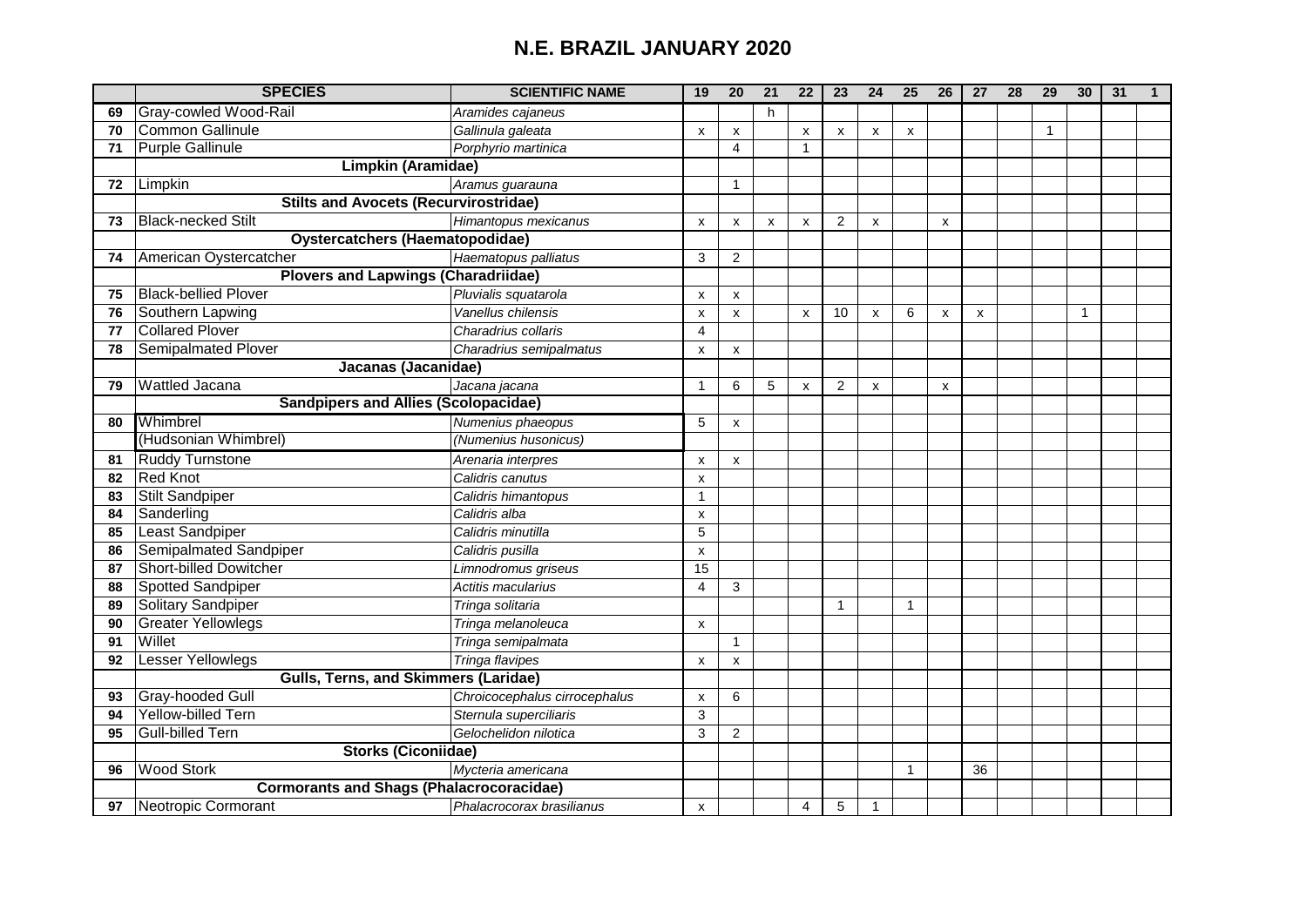|     | <b>SPECIES</b>                          | <b>SCIENTIFIC NAME</b>          | 19           | 20                        | 21             | 22                        | 23                        | 24             | 25             | 26                        | 27 | 28           | 29             | 30             | 31           | 1            |
|-----|-----------------------------------------|---------------------------------|--------------|---------------------------|----------------|---------------------------|---------------------------|----------------|----------------|---------------------------|----|--------------|----------------|----------------|--------------|--------------|
|     | Herons, Egrets, and Bitterns (Ardeidae) |                                 |              |                           |                |                           |                           |                |                |                           |    |              |                |                |              |              |
| 98  | <b>Rufescent Tiger-Heron</b>            | Tigrisoma lineatum              |              |                           |                |                           |                           |                | $\mathbf{1}$   |                           |    |              |                |                |              |              |
| 99  | Cocoi Heron                             | Ardea cocoi                     |              |                           |                |                           | $\overline{1}$            | $\mathbf{1}$   |                |                           |    |              |                |                |              |              |
| 100 | <b>Great Egret</b>                      | Ardea alba                      | X            | $\boldsymbol{\mathsf{x}}$ | X              | $\boldsymbol{\mathsf{x}}$ | $\boldsymbol{\mathsf{x}}$ | X              |                | $\boldsymbol{\mathsf{x}}$ | x  |              |                | $\mathbf{1}$   |              |              |
| 101 | <b>Snowy Egret</b>                      | Egretta thula                   | X            | $\pmb{\mathsf{X}}$        | X              | X                         |                           | X              | 5              | $\pmb{\times}$            |    |              |                |                |              |              |
| 102 | Little Blue Heron                       | Egretta caerulea                | X            | $\overline{4}$            |                |                           |                           |                |                | 6                         |    |              |                |                |              |              |
| 103 | <b>Cattle Egret</b>                     | <b>Bubulcus ibis</b>            |              | 6                         | X              | X                         | X                         | X              | X              | X                         | X  |              |                | X              | X            |              |
|     | (Western Cattle Egret)                  |                                 |              |                           |                |                           |                           |                |                |                           |    |              |                |                |              |              |
| 104 | <b>Striated Heron</b>                   | <b>Butorides striata</b>        |              | 2                         |                | $\overline{2}$            |                           |                | $\overline{2}$ |                           |    |              |                |                |              |              |
| 105 | <b>Black-crowned Night-Heron</b>        | Nycticorax nycticorax           |              | $\overline{4}$            |                |                           |                           |                |                | $\overline{2}$            |    |              |                |                |              |              |
| 106 | Yellow-crowned Night-Heron              | Nyctanassa violacea             |              | 4                         |                |                           |                           |                |                |                           |    |              |                |                |              |              |
|     | <b>New World Vultures (Cathartidae)</b> |                                 |              |                           |                |                           |                           |                |                |                           |    |              |                |                |              |              |
| 107 | <b>King Vulture</b>                     | Sarcoramphus papa               |              |                           |                |                           |                           | $\mathbf{1}$   |                | $\overline{2}$            |    |              |                |                |              |              |
| 108 | <b>Black Vulture</b>                    | Coragyps atratus                | x            | X                         | X              | X                         | X                         | x              | X              | X                         | x  |              | X              | X              | X            | X            |
| 109 | <b>Turkey Vulture</b>                   | Cathartes aura                  | X            | X                         | X              | $\boldsymbol{\mathsf{x}}$ | X                         | X              | X              | X                         | X  | X            | $\pmb{\times}$ | X              | X            | X            |
| 110 | Lesser Yellow-headed Vulture            | Cathartes burrovianus           |              |                           | $\mathbf 1$    |                           | 2                         | 2              | 2              | $\boldsymbol{\mathsf{x}}$ |    |              |                | 2              |              |              |
|     | Hawks, Eagles, and Kites (Accipitridae) |                                 |              |                           |                |                           |                           |                |                |                           |    |              |                |                |              |              |
| 111 | <b>Pearl Kite</b>                       | Gampsonyx swainsonii            |              | $\mathbf{1}$              |                |                           |                           |                |                | $\mathbf{1}$              |    |              |                |                |              |              |
| 112 | <b>Gray-headed Kite</b>                 | Leptodon cayanensis             |              |                           |                |                           |                           |                |                |                           |    |              | $\mathbf{1}$   |                |              |              |
| 113 | <b>Snail Kite</b>                       | Rostrhamus sociabilis           | 4            |                           |                | $\overline{1}$            |                           |                |                |                           |    |              |                |                |              |              |
| 114 | Sharp-shinned Hawk                      | Accipiter striatus              | $\mathbf{1}$ |                           |                |                           |                           |                |                |                           |    |              |                |                |              |              |
|     | (Rufous-thighed Hawk)                   | (Accipiter erythronemius)       |              |                           |                |                           |                           |                |                |                           |    |              |                |                |              |              |
| 115 | <b>Crane Hawk</b>                       | Geranospiza caerulescens        |              |                           |                |                           |                           | $\mathbf{1}$   |                |                           |    |              |                | $\overline{1}$ |              |              |
| 116 | Savanna Hawk                            | <b>Buteogallus meridionalis</b> | 3            | $\mathbf{1}$              |                | $\overline{1}$            |                           | $\mathbf{1}$   |                |                           |    |              |                |                |              |              |
| 117 | Roadside Hawk                           | Rupornis magnirostris           | $\mathbf{1}$ | 2                         |                |                           | h                         |                | 4              | X                         | x  | h            | $\mathbf{1}$   |                | $\mathbf{1}$ |              |
| 118 | Harris's Hawk                           | Parabuteo unicinctus            |              |                           | $\mathbf{1}$   | $\mathbf{1}$              |                           |                |                |                           |    |              |                |                |              |              |
| 119 | White-tailed Hawk                       | Geranoaetus albicaudatus        |              | $\mathbf{1}$              |                |                           |                           |                |                |                           |    |              | $\mathbf{1}$   |                |              |              |
| 120 | <b>Black-chested Buzzard-Eagle</b>      | Geranoaetus melanoleucus        |              |                           | $\overline{2}$ |                           |                           |                | $\mathbf{1}$   |                           |    | $\mathbf{1}$ |                |                |              |              |
| 121 | Short-tailed Hawk                       | <b>Buteo brachyurus</b>         |              |                           | $\mathbf 1$    |                           |                           |                |                | $\overline{2}$            |    |              |                | 3              | $\mathbf{1}$ |              |
|     | 122 Zone-tailed Hawk                    | <b>Buteo albonotatus</b>        |              |                           | $\overline{1}$ |                           |                           |                |                | $\overline{1}$            |    |              |                |                |              |              |
|     | <b>Owls (Strigidae)</b>                 |                                 |              |                           |                |                           |                           |                |                |                           |    |              |                |                |              |              |
| 123 | <b>Tropical Screech-Owl</b>             | Megascops choliba               |              |                           | 2              |                           |                           |                |                |                           | 1  |              |                |                |              |              |
| 124 | Tawny-browed Owl                        | Pulsatrix koeniswaldiana        |              |                           |                |                           |                           |                |                |                           |    |              |                |                | $\mathbf{1}$ |              |
| 125 | Ferruginous Pygmy-Owl                   | Glaucidium brasilianum          |              |                           |                | $\mathbf{1}$              |                           |                |                | h                         | 1  | h            |                |                |              |              |
| 126 | <b>Burrowing Owl</b>                    | Athene cunicularia              |              |                           |                | 1                         |                           | $\overline{2}$ | 4              | $\overline{7}$            |    |              | $\overline{2}$ | $\overline{2}$ |              |              |
|     | <b>Trogons (Trogonidae)</b>             |                                 |              |                           |                |                           |                           |                |                |                           |    |              |                |                |              |              |
| 127 | Surucua Trogon                          | Trogon surrucura                |              |                           |                |                           |                           |                |                |                           | 3  |              |                |                |              |              |
| 128 | <b>Black-throated Trogon</b>            | Trogon rufus                    |              |                           |                |                           |                           |                |                |                           |    |              |                |                |              | $\mathbf{1}$ |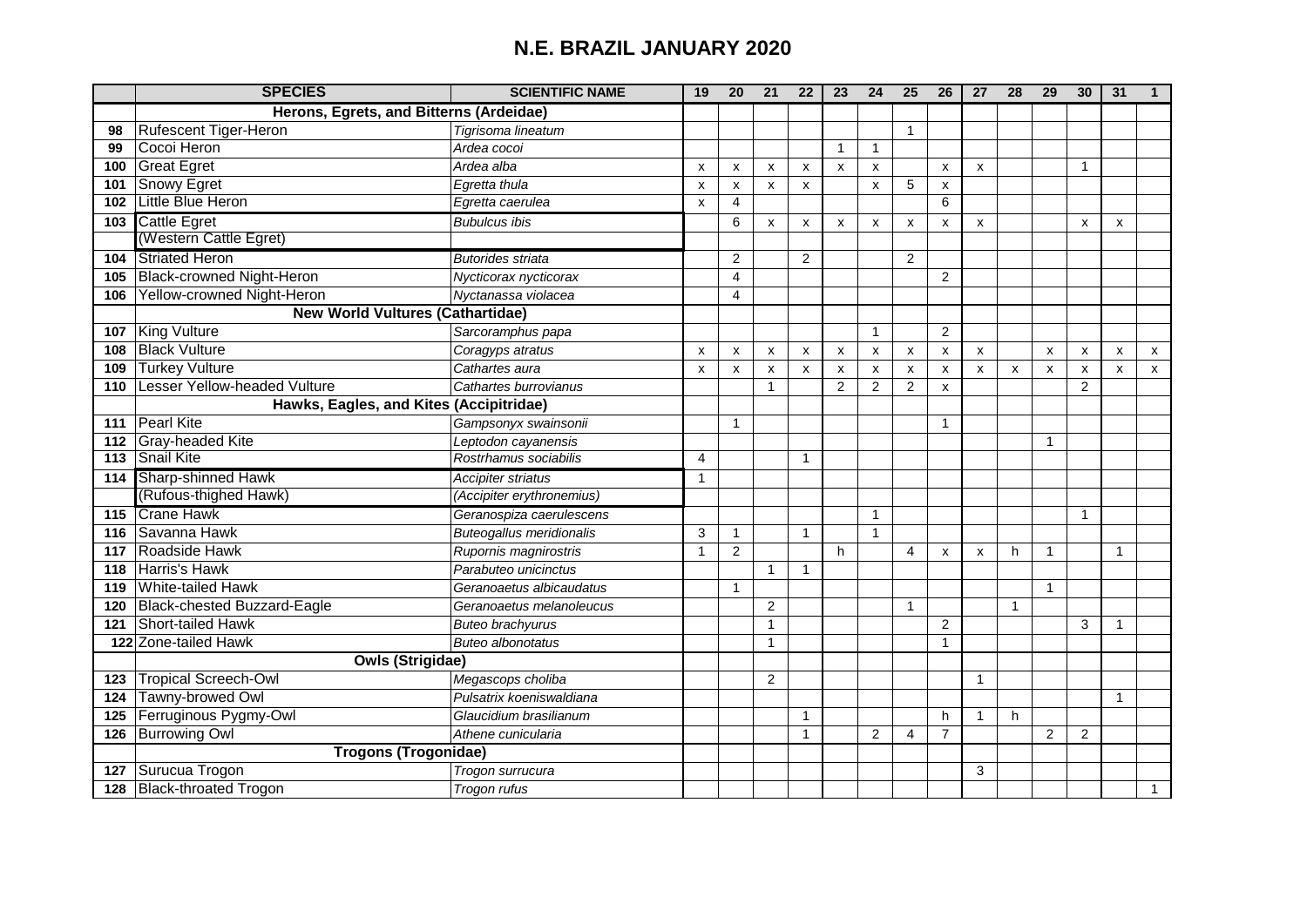|     | <b>SPECIES</b>                                     | <b>SCIENTIFIC NAME</b>   | 19           | 20                        | 21             | 22                        | 23             | 24           | 25             | 26             | 27           | 28             | 29           | 30             | 31             |              |
|-----|----------------------------------------------------|--------------------------|--------------|---------------------------|----------------|---------------------------|----------------|--------------|----------------|----------------|--------------|----------------|--------------|----------------|----------------|--------------|
|     | <b>Kingfishers (Alcedinidae)</b>                   |                          |              |                           |                |                           |                |              |                |                |              |                |              |                |                |              |
| 129 | Amazon Kingfisher                                  | Chloroceryle amazona     |              | $\overline{1}$            |                |                           |                |              |                |                |              |                |              |                |                |              |
| 130 | <b>Green Kingfisher</b>                            | Chloroceryle americana   |              | $\overline{1}$            | $\overline{4}$ |                           |                |              |                |                |              |                |              |                |                |              |
|     | <b>Puffbirds (Bucconidae)</b>                      |                          |              |                           |                |                           |                |              |                |                |              |                |              |                |                |              |
| 131 | Spot-backed (Caatinga) Puffbird                    | Nystalus maculatus       | 3            |                           | $\mathbf 1$    | 1                         |                | h            |                |                |              |                |              |                |                |              |
| 132 | <b>Crescent-chested Puffbird</b>                   | Malacoptila striata      |              |                           |                |                           |                |              |                |                |              |                |              |                | $\overline{c}$ |              |
| 133 | Swallow-winged Puffbird                            | Chelidoptera tenebrosa   |              |                           |                |                           |                |              |                |                |              |                |              |                | $\overline{2}$ | $\mathbf 1$  |
|     | <b>Jacamars (Galbulidae)</b>                       |                          |              |                           |                |                           |                |              |                |                |              |                |              |                |                |              |
| 134 | Rufous-tailed Jacamar                              | Galbula ruficauda        |              |                           | $\mathbf 1$    |                           |                |              |                |                |              |                |              |                | $\overline{1}$ | h            |
|     | <b>Toucans (Ramphastidae)</b>                      |                          |              |                           |                |                           |                |              |                |                |              |                |              |                |                |              |
| 135 | <b>Black-necked Aracari</b>                        | Pteroglossus aracari     |              |                           |                |                           |                |              |                |                |              |                |              |                | 3              |              |
| 136 | <b>Gould's Toucanet</b>                            | Selenidera gouldii       |              |                           | 2              |                           |                |              |                |                |              |                |              |                |                |              |
| 137 | <b>Channel-billed Toucan</b>                       | Ramphastos vitellinus    |              |                           |                |                           |                |              |                |                |              |                |              |                | 4              |              |
|     | <b>Woodpeckers (Picidae)</b>                       |                          |              |                           |                |                           |                |              |                |                |              |                |              |                |                |              |
| 138 | Golden-spangled Piculet                            | Picumnus exilis          |              |                           |                |                           |                |              |                | h              |              |                |              |                | $\overline{1}$ | h            |
| 139 | <b>Spotted Piculet</b>                             | Picumnus pygmaeus        |              |                           |                |                           | $\overline{2}$ |              | $\mathbf{1}$   |                |              |                |              |                | -1             | h            |
| 140 | <b>Tawny Piculet</b>                               | Picumnus fulvescens      |              |                           |                |                           |                | $\mathbf{1}$ |                |                |              |                |              |                |                |              |
| 141 | <b>Ochraceous Piculet</b>                          | Picumnus limae           |              | $\overline{2}$            |                | $\overline{2}$            |                |              |                |                |              |                |              |                |                |              |
| 142 | White Woodpecker                                   | Melanerpes candidus      |              | 2                         |                |                           |                |              |                | $\overline{2}$ |              |                |              |                |                |              |
| 143 | Little Woodpecker                                  | Dryobates passerinus     |              |                           | $\mathbf{1}$   |                           |                |              |                | $\overline{c}$ |              |                |              | 3              | h.             |              |
| 144 | <b>Lineated Woodpecker</b>                         | Dryocopus lineatus       |              |                           |                |                           |                |              |                | 1              |              |                |              |                | h              |              |
| 145 | Ochre-backed Woodpecker                            | Celeus ochraceus         |              |                           | $\mathbf{1}$   | $\mathbf{1}$              | h              |              |                |                |              |                |              |                |                |              |
| 146 | Golden-green Woodpecker                            | Piculus chrysochloros    |              |                           |                | $\mathbf{1}$              | $\overline{1}$ |              |                |                |              |                |              | $\overline{1}$ |                |              |
| 147 | Yellow-throated Woodpecker                         | Piculus flavigula        |              |                           |                |                           |                |              |                |                |              |                |              |                | $\overline{1}$ | $\mathbf{2}$ |
| 148 | Green-barred Woodpecker                            | Colaptes melanochloros   |              | 2                         |                | $\overline{2}$            |                |              | $\mathbf{1}$   | 1              |              |                |              |                |                |              |
| 149 | Campo Flicker                                      | Colaptes campestris      | 1            | $\overline{2}$            |                |                           |                |              |                |                |              |                | 2            | $\overline{4}$ | $\overline{1}$ |              |
|     | Seriemas (Cariamidae)                              |                          |              |                           |                |                           |                |              |                |                |              |                |              |                |                |              |
| 150 | Red-legged Seriema                                 | Cariama cristata         |              |                           |                | h                         |                |              | h              |                |              |                |              | $\overline{2}$ |                |              |
|     | <b>Falcons and Caracaras (Falconidae)</b>          |                          |              |                           |                |                           |                |              |                |                |              |                |              |                |                |              |
| 151 | <b>Collared Forest-Falcon</b>                      | Micrastur semitorquatus  |              |                           |                |                           |                |              |                |                |              |                |              |                | h              |              |
| 152 | Southern Caracara                                  | Caracara plancus         | x            | X                         | X              | X                         | X              | X            | $\overline{c}$ | X              | X            | $\overline{1}$ | X            | X              | 2              |              |
| 153 | <b>Yellow-headed Caracara</b>                      | Milvago chimachima       | 6            | $\boldsymbol{\mathsf{x}}$ | X              | $\boldsymbol{\mathsf{x}}$ | $\overline{1}$ |              |                | $\overline{2}$ |              | $\mathbf{1}$   | $\mathsf{x}$ | 5              | $\overline{4}$ | $\mathbf{1}$ |
| 154 | Laughing Falcon                                    | Herpetotheres cachinnans |              |                           |                | $\mathbf{1}$              |                | $\mathbf{1}$ |                | $\mathbf{1}$   |              |                |              |                | h              |              |
| 155 | <b>American Kestrel</b>                            | Falco sparverius         | $\mathbf{1}$ | $\overline{1}$            |                |                           |                |              | $\overline{2}$ |                | $\mathbf{1}$ |                | 2            |                |                |              |
| 156 | Aplomado Falcon                                    | Falco femoralis          |              |                           |                |                           |                |              | $\overline{2}$ |                |              |                |              |                |                |              |
| 157 | <b>Bat Falcon</b>                                  | Falco rufigularis        |              |                           |                |                           |                |              | $\mathbf{1}$   |                |              |                |              |                |                |              |
|     | <b>New World and African Parrots (Psittacidae)</b> |                          |              |                           |                |                           |                |              |                |                |              |                |              |                |                |              |
| 158 | <b>Yellow-chevroned Parakeet</b>                   | Brotogeris chiriri       |              | X                         | X              |                           |                |              |                |                |              |                |              |                |                |              |
| 159 | Scaly-headed Parrot                                | Pionus maximiliani       |              |                           |                |                           |                |              |                |                |              |                |              | h              |                |              |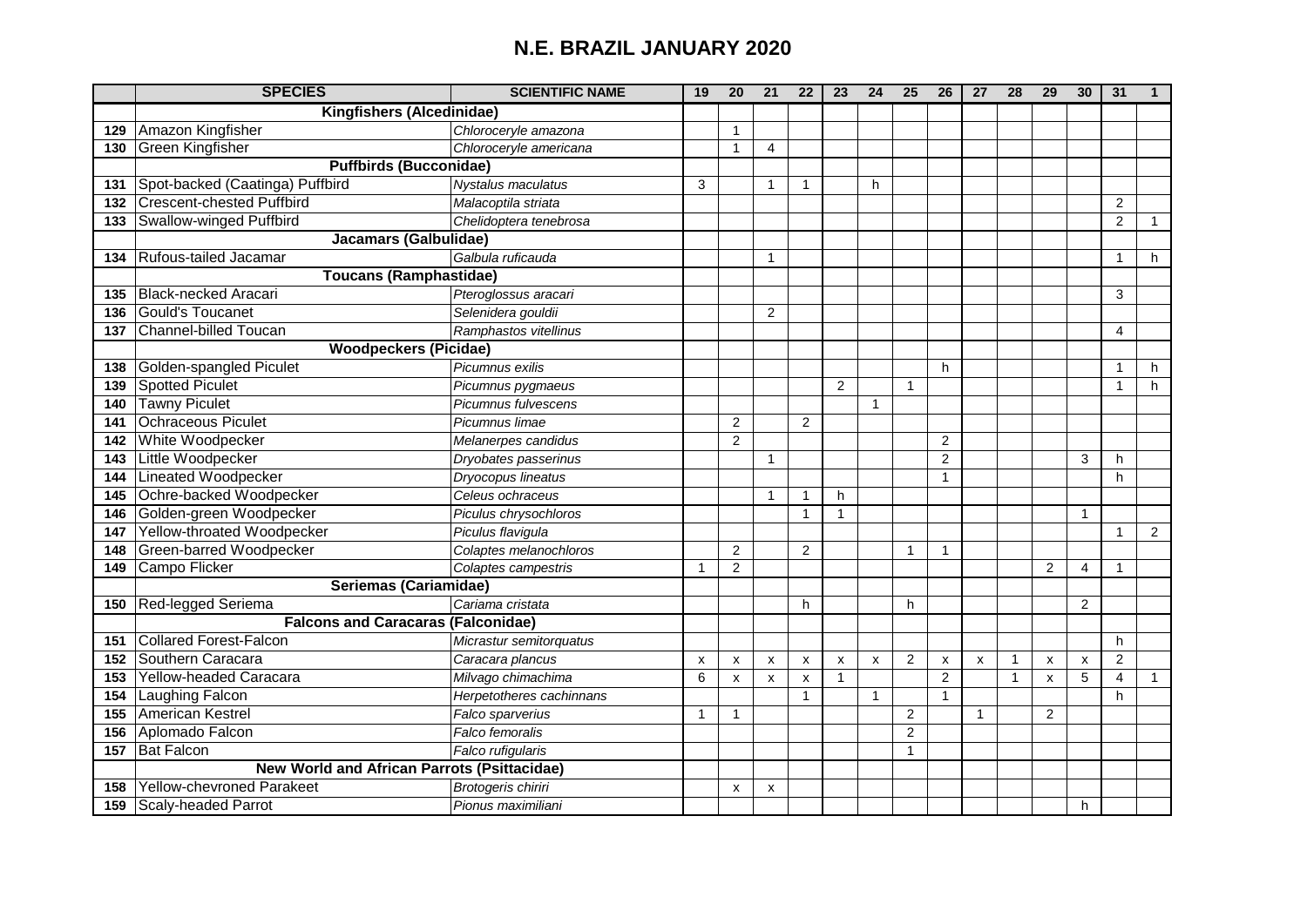|     | <b>SPECIES</b>                           | <b>SCIENTIFIC NAME</b>       | 19 | 20             | 21 | 22             | 23                       | 24           | 25                        | 26              | 27           | 28             | 29           | 30             | 31             | 1            |
|-----|------------------------------------------|------------------------------|----|----------------|----|----------------|--------------------------|--------------|---------------------------|-----------------|--------------|----------------|--------------|----------------|----------------|--------------|
| 160 | Orange-winged Parrot                     | Amazona amazonica            |    |                |    |                |                          |              |                           | 15              |              |                |              |                |                |              |
| 161 | <b>Blue-winged Parrotlet</b>             | Forpus xanthopterygius       |    | $\overline{4}$ |    | 4              | 6                        |              | $\boldsymbol{\mathsf{x}}$ | X               | x            |                | 10           | X              | X              |              |
| 162 | Maroon-bellied Parakeet                  | Pyrrhura frontalis           |    |                |    |                |                          |              |                           |                 |              |                |              |                | X              | 10           |
| 163 | <b>Gray-breasted Parakeet</b>            | Pyrrhura griseipectus        |    | 12             | 6  |                |                          |              |                           |                 |              |                |              |                |                |              |
| 164 | Indigo (Lear's) Macaw                    | Anodorhynchus leari          |    |                |    |                |                          |              | 50                        |                 |              |                |              |                |                |              |
| 165 | <b>Peach-fronted Parakeet</b>            | Eupsittula aurea             |    |                |    |                |                          |              |                           | 10              |              |                |              |                |                |              |
| 166 | Cactus (Caatinga) Parakeet               | Eupsittula cactorum          | X  |                | 2  | $\overline{2}$ | 6                        | X            | X                         | 5               | 1            | 10             | 10           | X              | X              |              |
| 167 | Jandaya Parakeet                         | Aratinga jandaya             |    |                |    |                |                          |              |                           | $\overline{12}$ |              |                |              |                |                |              |
| 168 | Golden-capped Parakeet                   | Aratinga auricapillus        |    |                |    |                |                          |              |                           |                 |              |                |              |                | 20             | X            |
| 169 | <b>Blue-winged Macaw</b>                 | Primolius maracana           |    |                |    |                |                          |              | 6                         |                 |              |                |              | $\overline{2}$ |                |              |
| 170 | <b>Blue-crowned Parakeet</b>             | Thectocercus acuticaudatus   |    |                |    |                |                          | x            | X                         | X               |              |                |              |                |                |              |
| 171 | <b>Red-shouldered Macaw</b>              | Diopsittaca nobilis          |    |                |    |                |                          |              |                           | 6               |              |                |              |                |                |              |
|     | <b>Typical Antbirds (Thamnophilidae)</b> |                              |    |                |    |                |                          |              |                           |                 |              |                |              |                |                |              |
| 172 | Spot-backed Antshrike                    | Hypoedaleus guttatus         |    |                |    |                |                          |              |                           |                 |              |                |              |                |                | $\mathbf 1$  |
| 173 | <b>Tufted Antshrike</b>                  | Mackenziaena severa          |    |                |    |                |                          |              |                           |                 |              |                |              |                | $\overline{2}$ |              |
| 174 | <b>Great Antshrike</b>                   | Taraba major                 | h  | 2              |    |                |                          | h            |                           |                 |              |                |              |                | h              |              |
| 175 | Silvery-cheeked Antshrike                | Sakesphorus cristatus        |    |                |    |                | 3                        | h            | $\mathbf{1}$              |                 |              | h              | h            | 4              |                |              |
| 176 | <b>Barred Antshrike</b>                  | Thamnophilus doliatus        |    |                |    |                | $\overline{2}$           | h            | $\mathbf{1}$              |                 |              |                |              |                |                |              |
| 177 | Planalto Slaty-Antshrike                 | Thamnophilus pelzelni        |    |                |    |                | $\overline{2}$           |              |                           |                 |              |                |              | $\overline{2}$ |                |              |
| 178 | Variable Antshrike                       | Thamnophilus caerulescens    |    |                | -1 |                |                          |              |                           |                 |              |                |              |                | $\mathbf 1$    |              |
| 179 | Spot-breasted Antvireo                   | Dysithamnus stictothorax     |    |                |    |                |                          |              |                           |                 |              |                |              |                | 3              |              |
| 180 | Stripe-backed Antbird                    | Myrmorchilus strigilatus     |    |                |    |                | 2                        | h            |                           |                 |              | 2              |              | h              |                |              |
| 181 | Caatinga Antwren                         | Herpsilochmus sellowi        |    |                |    |                | $\overline{\phantom{a}}$ |              |                           |                 |              | $\overline{2}$ | 2            | $\overline{2}$ |                |              |
| 182 | <b>Rufous-winged Antwren</b>             | Herpsilochmus rufimarginatus |    |                |    |                |                          |              |                           |                 |              |                |              |                | $\overline{2}$ |              |
| 183 | <b>Black-capped Antwren</b>              | Herpsilochmus atricapillus   |    | h              | 3  |                |                          |              |                           |                 | $\mathbf{1}$ |                |              | $\mathbf{1}$   |                |              |
| 184 | <b>Pectoral Antwren</b>                  | Herpsilochmus pectoralis     |    |                |    |                |                          |              |                           | 2               |              |                |              |                |                |              |
| 185 | Narrow-billed Antwren                    | Formicivora iheringi         |    |                |    |                |                          |              |                           |                 |              |                | $\mathbf{1}$ | 2              |                |              |
| 186 | <b>Black-bellied Antwren</b>             | Formicivora melanogaster     |    |                |    | 2              | 1                        | $\mathbf{1}$ | $\mathbf{1}$              |                 |              | $\overline{2}$ |              |                |                |              |
| 187 | Sincora Antwren                          | Formicivora grantsaui        |    |                |    |                |                          |              |                           |                 |              | $\overline{2}$ |              |                |                |              |
| 188 | <b>Ferruginous Antbird</b>               | Drymophila ferruginea        |    |                |    |                |                          |              |                           |                 |              |                |              |                | $\overline{2}$ |              |
| 189 | Rio de Janeiro Antbird                   | Cercomacra brasiliana        |    |                |    |                |                          |              |                           |                 |              |                |              |                | $\overline{c}$ | h            |
| 190 | Fringe-backed Fire-eye                   | Pyriglena atra               |    |                |    |                |                          |              |                           | 2               |              |                |              |                |                |              |
| 191 | White-shouldered Fire-eye                | Pyriglena leucoptera         |    |                |    |                |                          |              |                           |                 |              |                |              |                | 3              | 2            |
| 192 | <b>Slender Antbird</b>                   | Rhopornis ardesiacus         |    |                |    |                |                          |              |                           |                 |              |                |              | $\overline{2}$ |                |              |
|     | <b>Crescentchests (Melanopareiidae)</b>  |                              |    |                |    |                |                          |              |                           |                 |              |                |              |                |                |              |
| 193 | <b>Collared Crescentchest</b>            | Melanopareia torquata        |    |                |    |                |                          |              |                           |                 |              | 1              | $\mathbf{1}$ |                |                |              |
|     | <b>Gnateaters (Conopophagidae)</b>       |                              |    |                |    |                |                          |              |                           |                 |              |                |              |                |                |              |
|     | 194 Rufous Gnateater                     | Conopophaga lineata          |    |                |    |                |                          |              |                           |                 |              |                |              |                |                | $\mathbf{1}$ |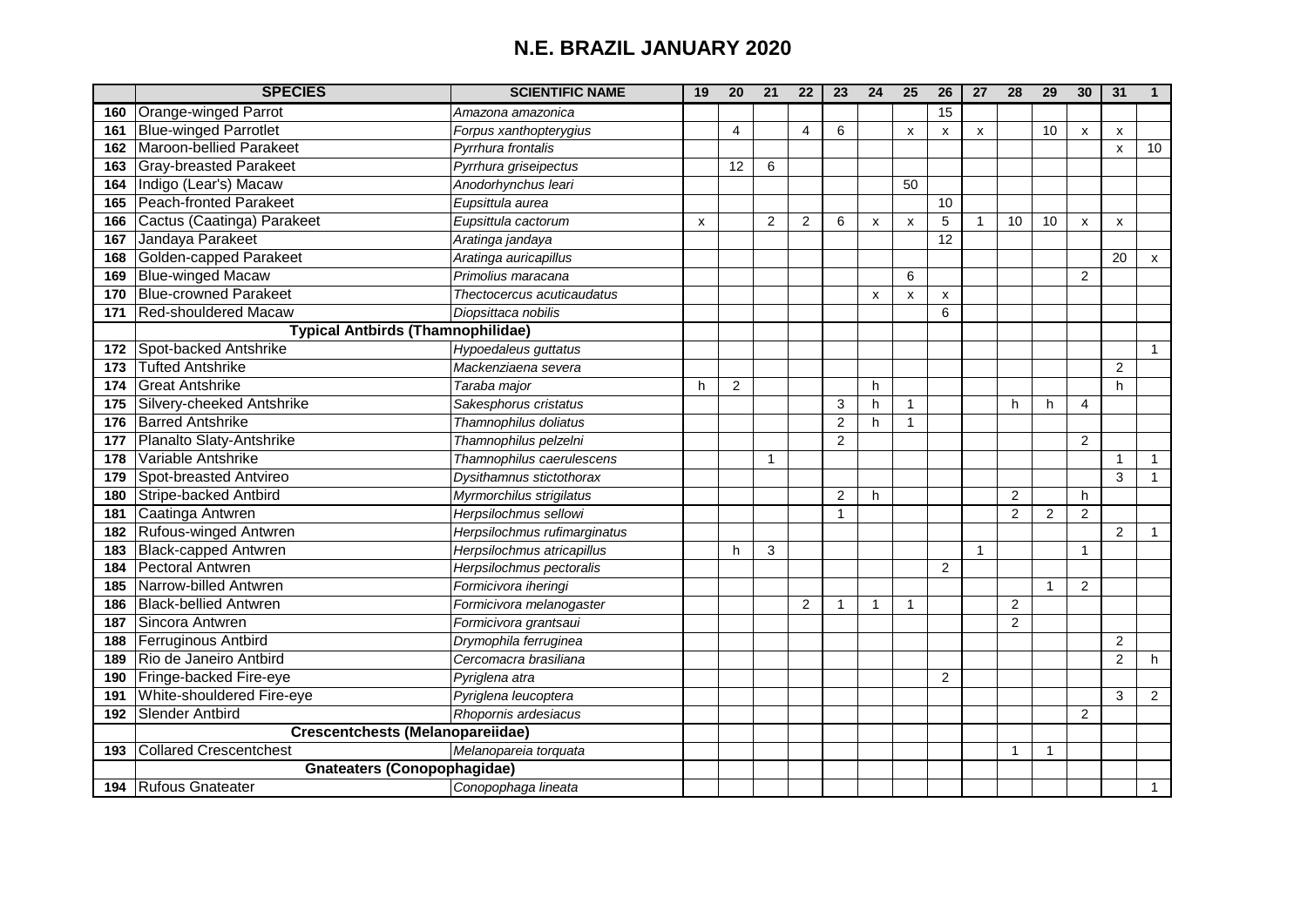|     | <b>SPECIES</b>                                  | <b>SCIENTIFIC NAME</b>          | 19 | 20             | 21           | 22             | 23             | 24             | 25             | 26             | 27           | 28             | $\overline{29}$ | 30             | 31             | $\mathbf 1$    |
|-----|-------------------------------------------------|---------------------------------|----|----------------|--------------|----------------|----------------|----------------|----------------|----------------|--------------|----------------|-----------------|----------------|----------------|----------------|
|     | <b>Antpittas (Grallariidae)</b>                 |                                 |    |                |              |                |                |                |                |                |              |                |                 |                |                |                |
| 195 | <b>White-browed Antpitta</b>                    | Hylopezus ochroleucus           |    |                |              |                | 1              |                |                |                |              |                |                 | $\mathsf{h}$   |                |                |
|     | <b>Tapaculos (Rhinocryptidae)</b>               |                                 |    |                |              |                |                |                |                |                |              |                |                 |                |                |                |
| 196 | Diamantina Tapaculo                             | Scytalopus diamantinensis       |    |                |              |                |                |                |                |                |              |                |                 | $\mathbf{1}$   |                |                |
|     | <b>Ovenbirds and Woodcreepers (Furnariidae)</b> |                                 |    |                |              |                |                |                |                |                |              |                |                 |                |                |                |
| 197 | Olivaceous Woodcreeper                          | Sittasomus griseicapillus       |    |                |              |                |                |                |                |                | $\mathbf{1}$ |                |                 |                | $\overline{2}$ | $\mathbf{1}$   |
| 198 | Planalto Woodcreeper                            | Dendrocolaptes platyrostris     |    |                |              |                |                |                |                |                |              |                |                 |                | $\mathbf{1}$   |                |
| 199 | Ceara Woodcreeper                               | Xiphorhynchus atlanticus        |    |                | $\mathbf{1}$ |                |                |                |                |                |              |                |                 |                |                |                |
| 200 | Lesser Woodcreeper                              | Xiphorhynchus fuscus            |    |                |              |                |                |                |                |                |              |                |                 | $\mathbf 1$    | $\overline{2}$ |                |
| 201 | Straight-billed Woodcreeper                     | Dendroplex picus                |    |                | 5            |                |                |                |                |                |              |                |                 |                |                |                |
| 202 | <b>Red-billed Scythebill</b>                    | Campylorhamphus trochilirostris |    |                |              |                | 2              |                |                |                |              |                |                 |                |                |                |
| 203 | <b>Black-billed Scythebill</b>                  | Campylorhamphus falcularius     |    |                |              |                |                |                |                |                |              |                |                 |                | 3              |                |
| 204 | Narrow-billed Woodcreeper                       | Lepidocolaptes angustirostris   |    |                |              |                | h.             | $\overline{2}$ | $\overline{2}$ |                |              |                |                 |                |                |                |
| 205 | Plain Xenops                                    | Xenops minutus                  |    |                |              |                |                |                |                |                |              |                |                 |                | $\mathbf{1}$   |                |
| 206 | Wing-banded Hornero                             | Furnarius figulus               |    | 4              | 2            |                | 4              |                | 2              |                |              |                |                 |                |                |                |
| 207 | Pale-legged Hornero                             | Furnarius leucopus              |    |                |              |                |                |                |                |                |              |                |                 | $\mathbf{1}$   | $\overline{2}$ |                |
| 208 | <b>Rufous Hornero</b>                           | Furnarius rufus                 |    |                |              |                |                |                |                |                |              |                | $\mathbf 1$     |                | $\overline{2}$ |                |
| 209 | Sharp-tailed Streamcreeper                      | Lochmias nematura               |    |                |              |                |                |                |                |                |              |                |                 |                | 1              |                |
| 210 | White-collared Foliage-gleaner                  | Anabazenops fuscus              |    |                |              |                |                |                |                |                |              |                |                 |                | h              | h              |
| 211 | <b>Great Xenops</b>                             | Megaxenops parnaguae            |    |                |              |                | 1              |                |                |                |              |                | $\mathbf{1}$    | $\overline{2}$ |                |                |
| 212 | Rufous-fronted Thornbird                        | Phacellodomus rufifrons         |    |                |              |                | $\overline{2}$ |                |                |                |              |                |                 |                | h.             |                |
| 213 | <b>Striated Softtail</b>                        | Thripophaga macroura            |    |                |              |                |                |                |                |                |              |                |                 |                | 5              | $\overline{1}$ |
| 214 | <b>Pallid Spinetail</b>                         | Cranioleuca pallida             |    |                |              |                |                |                |                |                |              |                |                 |                | $\overline{2}$ |                |
| 215 | <b>Gray-headed Spinetail</b>                    | Cranioleuca semicinerea         |    | 3              | 3            |                |                |                |                |                |              |                |                 |                |                |                |
| 216 | Caatinga Cacholote                              | Pseudoseisura cristata          |    | $\overline{4}$ |              | h              | h.             |                | 4              | $\overline{1}$ | h            |                | $\mathbf{1}$    |                |                |                |
| 217 | <b>Yellow-chinned Spinetail</b>                 | Certhiaxis cinnamomeus          |    | $\overline{2}$ |              | $\overline{2}$ |                |                |                |                |              |                |                 |                | $\overline{2}$ |                |
| 218 | <b>Red-shouldered Spinetail</b>                 | Synallaxis hellmayri            |    |                |              |                | 2              | $\overline{2}$ | h              |                |              |                |                 |                |                |                |
| 219 | <b>Bahia Spinetail</b>                          | Synallaxis cinerea              |    |                |              |                |                |                |                |                |              |                |                 |                | 2              |                |
| 220 | Spix's Spinetail                                | Synallaxis spixi                |    |                |              |                |                |                |                |                |              |                |                 |                | h              |                |
| 221 | Pale-breasted Spinetail                         | Synallaxis albescens            |    |                |              |                |                |                |                |                |              | $\overline{c}$ | h               |                |                |                |
| 222 | Sooty-fronted Spinetail                         | Synallaxis frontalis            |    | $\overline{2}$ |              |                | h              |                |                |                |              | h              |                 |                | h              |                |
|     | <b>Tyrant Flycatchers (Tyrannidae)</b>          |                                 |    |                |              |                |                |                |                |                |              |                |                 |                |                |                |
| 223 | Southern Beardless-Tyrannulet                   | Camptostoma obsoletum           |    |                |              | 2              | 2              |                |                |                | 2            | $\mathbf 1$    |                 |                |                |                |
| 224 | Suiriri Flycatcher                              | Suiriri suiriri                 |    |                |              |                |                |                | $\mathbf{1}$   |                |              |                |                 |                |                |                |
| 225 | Mouse-colored Tyrannulet                        | Phaeomyias murina               |    |                |              |                |                | 4              | 5              |                |              | 3              | 1               | $\overline{2}$ |                |                |
| 226 | <b>Yellow Tyrannulet</b>                        | Capsiempis flaveola             |    |                |              |                |                |                |                |                |              |                |                 |                | $\mathbf{1}$   |                |
| 227 | Gray-backed Tachuri                             | Polystictus superciliaris       |    |                |              |                |                |                |                |                |              |                | $\overline{2}$  |                |                |                |
| 228 | <b>Gray Elaenia</b>                             | Myiopagis caniceps              |    |                |              |                |                |                |                |                | 2            |                |                 |                |                |                |
| 229 | <b>Greenish Elaenia</b>                         | Myiopagis viridicata            |    |                |              |                | $\overline{2}$ | 2              |                |                | $\mathbf{1}$ | $\mathbf{1}$   |                 |                |                |                |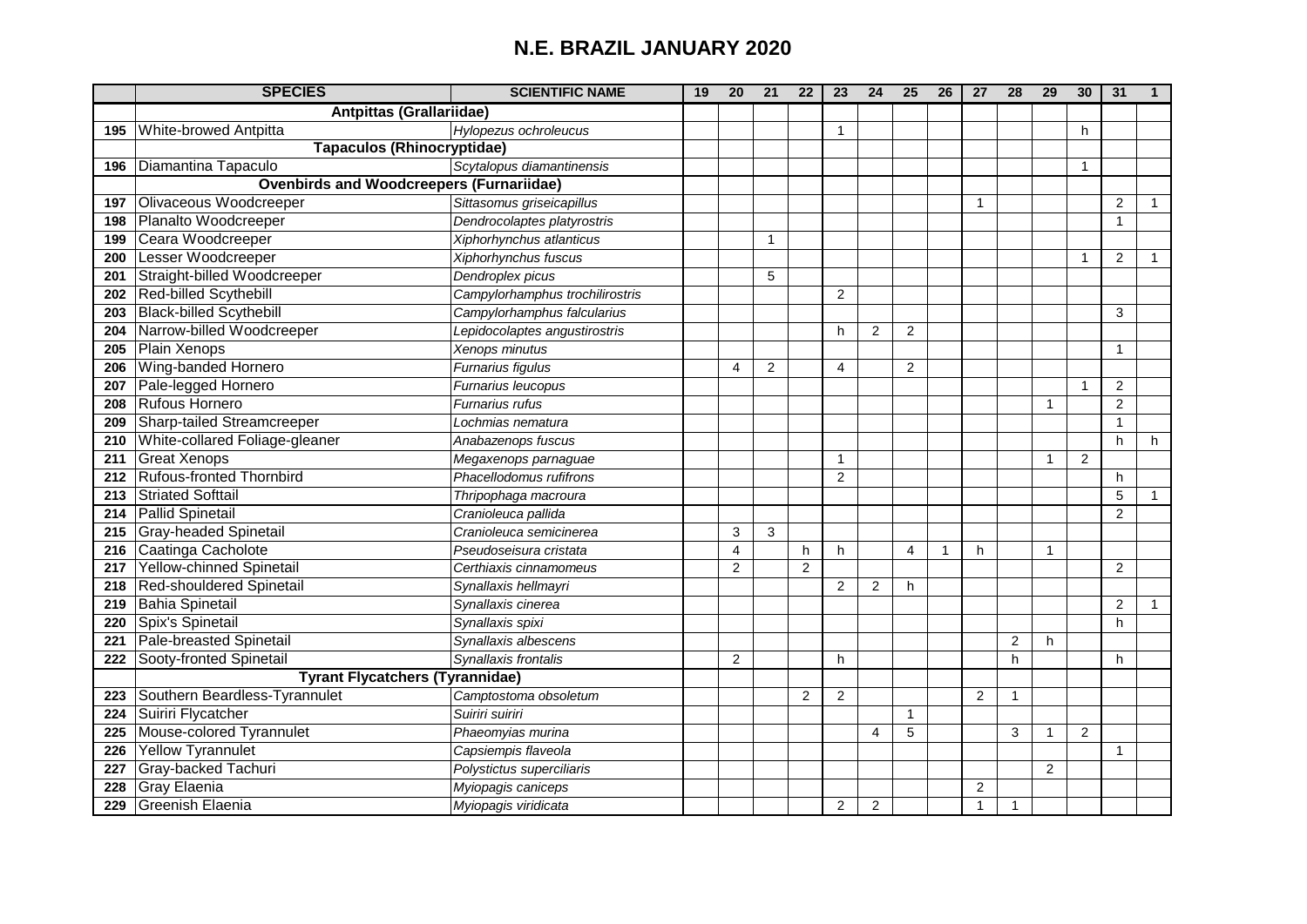|     | <b>SPECIES</b>                             | <b>SCIENTIFIC NAME</b>         | 19             | 20             | 21             | 22           | 23                      | 24                   | 25             | 26             | 27             | 28             | 29           | 30           | 31           | 1            |
|-----|--------------------------------------------|--------------------------------|----------------|----------------|----------------|--------------|-------------------------|----------------------|----------------|----------------|----------------|----------------|--------------|--------------|--------------|--------------|
| 230 | <b>Yellow-bellied Elaenia</b>              | Elaenia flavogaster            |                |                | $\mathbf{1}$   |              |                         |                      |                |                |                |                |              |              | 3            |              |
| 231 | Large Elaenia                              | Elaenia spectabilis            | $\mathbf{1}$   | $\overline{1}$ |                |              |                         |                      |                |                |                |                |              |              |              |              |
| 232 | Plain-crested Elaenia                      | Elaenia cristata               |                |                |                |              |                         |                      |                |                |                | $\overline{2}$ |              |              |              |              |
| 233 | Small-headed Elaenia                       | Elaenia sordida                |                |                |                |              |                         |                      |                |                |                |                | 2            |              |              |              |
| 234 | <b>White-crested Tyrannulet</b>            | Serpophaga subcristata         |                |                |                |              |                         |                      |                |                |                |                |              |              | $\mathbf 1$  |              |
| 235 | Sepia-capped Flycatcher                    | Leptopogon amaurocephalus      |                |                |                |              |                         |                      |                | $\mathbf{1}$   |                |                | $\mathbf{1}$ |              |              |              |
| 236 | <b>Bahia Tyrannulet</b>                    | Phylloscartes beckeri          |                |                |                |              |                         |                      |                |                |                |                |              |              |              | -1           |
| 237 | Planalto Tyrannulet                        | Phyllomyias fasciatus          |                | 5              | $\overline{2}$ |              |                         |                      |                |                |                | 4              |              |              |              |              |
| 238 | Guianan Tyrannulet                         | Zimmerius acer                 |                | 2              |                |              |                         |                      |                |                |                |                |              |              |              |              |
| 239 | Southern Scrub-Flycatcher                  | Sublegatus modestus            |                |                |                |              |                         | $\mathbf{1}$         |                |                |                |                |              |              |              |              |
| 240 | Tawny-crowned Pygmy-Tyrant                 | Euscarthmus meloryphus         |                |                |                |              | 2                       | $\mathbf{1}$         |                |                |                | $\overline{2}$ | 3            | h            |              |              |
| 241 | Rufous-sided Pygmy-Tyrant                  | Euscarthmus rufomarginatus     |                |                |                |              |                         |                      |                |                |                |                | 2            |              |              |              |
| 242 | Lesser Wagtail-Tyrant                      | Stigmatura napensis            |                |                |                |              | $\overline{\mathbf{4}}$ | 1                    | 3              |                |                |                |              |              |              |              |
| 243 | <b>Greater Wagtail-Tyrant</b>              | Stigmatura budytoides          |                |                |                |              | $\overline{1}$          |                      | $\overline{2}$ |                |                |                |              |              |              |              |
| 244 | Drab-breasted Pygmy (Bamboo)-Tyrant        | Hemitriccus diops              |                |                |                |              |                         |                      |                |                |                |                |              |              |              | $\mathbf 1$  |
| 245 | Stripe-necked Tody-Tyrant                  | Hemitriccus striaticollis      |                |                |                |              |                         |                      |                | h              |                |                |              |              |              |              |
| 246 | Pearly-vented Tody-Tyrant                  | Hemitriccus margaritaceiventer |                |                |                |              | 2                       | $\blacktriangleleft$ | $\overline{c}$ |                |                | 1              |              |              |              |              |
| 247 | <b>Buff-breasted Tody-Tyrant</b>           | Hemitriccus mirandae           |                |                | $\overline{4}$ |              |                         |                      |                |                |                |                |              |              |              |              |
| 248 | Fork-tailed Pygmy-Tyrant                   | <b>Hemitriccus furcatus</b>    |                |                |                |              |                         |                      |                |                |                |                |              |              | $\mathbf{1}$ |              |
| 249 | Gray-headed (Yellow-lored) Tody-Flycatcher | Todirostrum poliocephalum      |                |                |                |              |                         |                      |                |                |                |                |              |              | 4            | 1            |
| 250 | Common Tody-Flycatcher                     | Todirostrum cinereum           | 3              | $\overline{2}$ |                | $\mathbf{1}$ | $\mathbf 1$             | h                    | $\mathbf{1}$   |                |                | h              |              |              |              |              |
| 251 | Yellow-olive Flycatcher                    | Tolmomyias sulphurescens       |                |                |                |              |                         |                      |                |                |                |                |              |              | $\mathbf{1}$ | $\mathbf{1}$ |
| 252 | Yellow-breasted Flycatcher                 | Tolmomyias flaviventris        | $\overline{2}$ |                | $\overline{2}$ |              |                         |                      |                | $\mathbf{1}$   | $\overline{2}$ | 1              |              | h            |              |              |
| 253 | <b>White-throated Spadebill</b>            | Platyrinchus mystaceus         |                |                |                |              |                         |                      |                |                |                |                |              |              | $\mathbf{1}$ |              |
| 254 | <b>Cliff Flycatcher</b>                    | Hirundinea ferruginea          |                |                | $\mathbf 1$    |              |                         |                      | $\mathbf{1}$   |                |                |                |              |              |              |              |
| 255 | <b>Bran-colored Flycatcher</b>             | Myiophobus fasciatus           |                |                |                |              |                         |                      |                |                |                | $\overline{2}$ |              | h            | h            |              |
| 256 | Euler's Flycatcher                         | Lathrotriccus euleri           |                |                | $\mathbf{1}$   | $\mathbf{1}$ | $\mathbf 1$             | $\mathbf{1}$         |                |                |                |                |              |              |              |              |
| 257 | <b>Tropical Pewee</b>                      | Contopus cinereus              |                |                |                |              |                         |                      |                |                |                |                |              |              | $\mathbf{1}$ | $\mathbf{1}$ |
| 258 | <b>Velvety Black-Tyrant</b>                | Knipolegus nigerrimus          |                |                |                |              |                         |                      |                |                |                | $\overline{2}$ |              |              |              |              |
| 259 | <b>White Monjita</b>                       | Xolmis irupero                 |                |                |                |              | $\overline{1}$          |                      | $\mathbf{1}$   | $\mathbf 1$    |                |                |              |              |              |              |
| 260 | <b>Black-backed Water-Tyrant</b>           | Fluvicola albiventer           |                |                |                |              | $\overline{4}$          |                      | $\overline{2}$ |                |                |                |              |              |              |              |
| 261 | <b>Masked Water-Tyrant</b>                 | Fluvicola nengeta              | 4              |                | $\mathbf{1}$   |              | $\overline{2}$          |                      | $\overline{2}$ |                | 2              | $\overline{4}$ |              |              | $\mathbf{1}$ | $\mathbf{1}$ |
| 262 | White-headed Marsh Tyrant                  | Arundinicola leucocephala      |                |                |                | 4            |                         |                      |                | $\overline{2}$ |                |                |              |              |              |              |
| 263 | Long-tailed Tyrant                         | Colonia colonus                |                |                |                |              |                         |                      |                |                |                |                |              |              | 5            | -1           |
| 264 | <b>Cattle Tyrant</b>                       | Machetornis rixosa             | $\overline{2}$ | $\overline{1}$ |                |              |                         |                      | $\overline{2}$ | $\mathbf{1}$   |                | 4              |              |              | 2            | $\mathbf 1$  |
| 265 | <b>Sibilant Sirystes</b>                   | Sirystes sibilator             |                |                |                |              |                         |                      |                |                |                |                |              | $\mathbf{1}$ |              |              |
| 266 | <b>Ash-throated Casiornis</b>              | Casiornis fuscus               |                |                |                |              | 2                       |                      |                |                |                |                |              |              |              |              |
| 267 | <b>Grayish Mourner</b>                     | Rhytipterna simplex            |                |                |                |              |                         |                      |                |                |                |                |              |              |              | 4            |
| 268 | Short-crested Flycatcher                   | Myiarchus ferox                |                | $\overline{2}$ | 2              |              |                         |                      |                |                |                |                |              |              |              |              |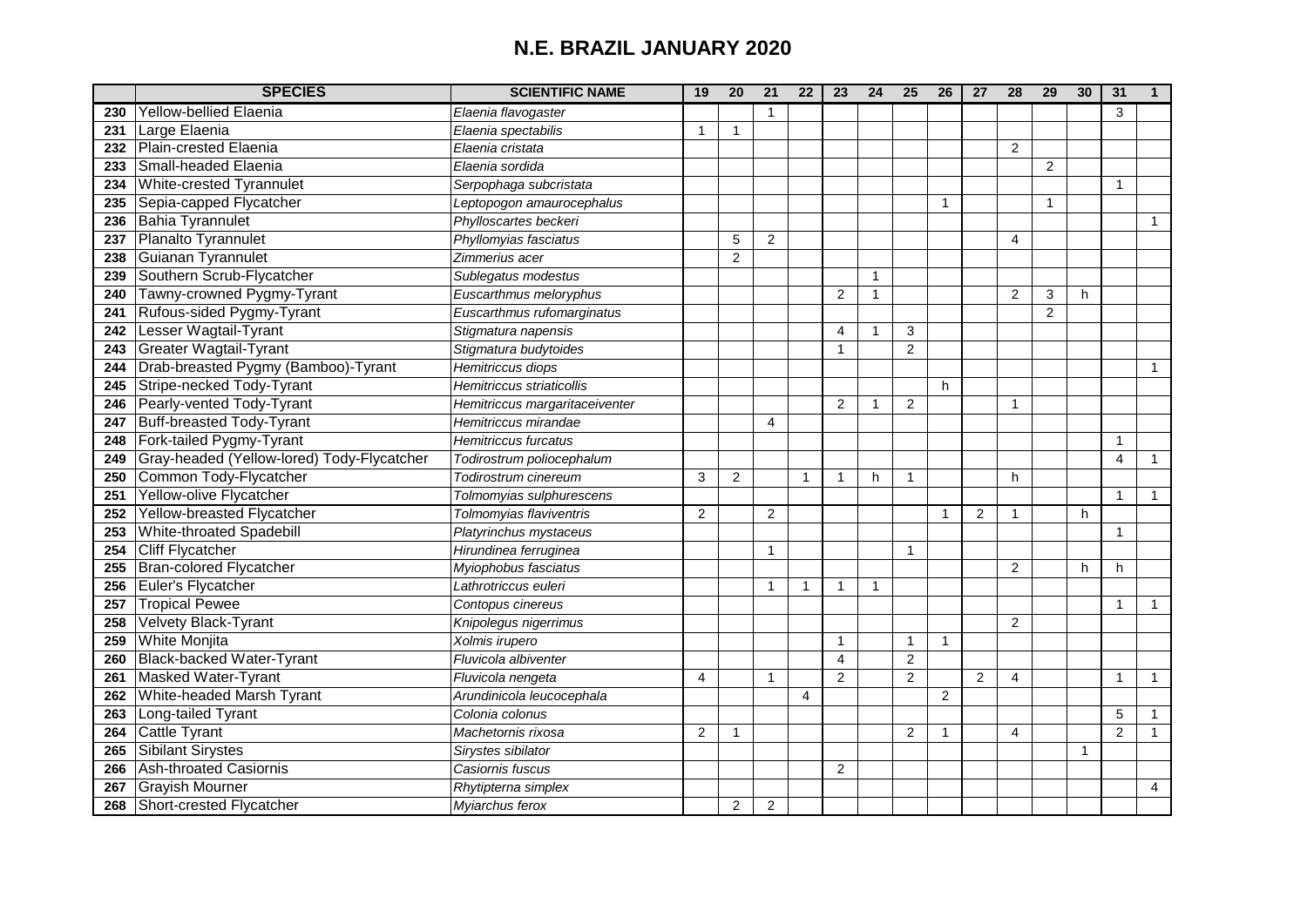|     | <b>SPECIES</b>                                     | <b>SCIENTIFIC NAME</b>       | 19 | $\overline{20}$           | 21                 | 22                        | 23                        | 24             | $\overline{25}$           | $\overline{26}$           | 27                 | $\overline{28}$ | $\overline{29}$    | 30             | 31             | $\mathbf{1}$       |
|-----|----------------------------------------------------|------------------------------|----|---------------------------|--------------------|---------------------------|---------------------------|----------------|---------------------------|---------------------------|--------------------|-----------------|--------------------|----------------|----------------|--------------------|
| 269 | <b>Brown-crested Flycatcher</b>                    | Myiarchus tyrannulus         | 5  |                           |                    |                           | -1                        | 2              | $\mathbf{1}$              | $\overline{2}$            |                    | 1               |                    | 5              | X              |                    |
| 270 | <b>Great Kiskadee</b>                              | Pitangus sulphuratus         | X  | $\pmb{\times}$            | $\pmb{\mathsf{x}}$ | $\pmb{\mathsf{x}}$        | $\boldsymbol{\mathsf{x}}$ | h              | $\boldsymbol{\mathsf{x}}$ | $\boldsymbol{\mathsf{X}}$ | $\pmb{\mathsf{x}}$ | X               | $\pmb{\mathsf{x}}$ | $\pmb{\times}$ | $\mathsf{x}$   | $\pmb{\chi}$       |
| 271 | <b>Boat-billed Flycatcher</b>                      | Megarynchus pitangua         |    |                           | h                  | $\overline{2}$            |                           |                |                           |                           |                    | h               | $\mathbf{1}$       |                | $\mathbf{1}$   | $\overline{c}$     |
| 272 | Social Flycatcher                                  | Myiozetetes similis          |    | 4                         | $\pmb{\mathsf{x}}$ | X                         | $\overline{1}$            | $\mathbf{1}$   | $\overline{2}$            |                           | X                  | $\overline{2}$  | $\mathsf{x}$       |                | x              | $\pmb{\mathsf{X}}$ |
| 273 | <b>Streaked Flycatcher</b>                         | Myiodynastes maculatus       |    | $\mathbf{1}$              | $\mathsf{x}$       | $\overline{2}$            | $\overline{1}$            | 3              | $\overline{2}$            |                           | 2                  | X               |                    | $\mathbf{1}$   | h              |                    |
| 274 | <b>Piratic Flycatcher</b>                          | Legatus leucophaius          |    | $\mathbf{1}$              | 1                  |                           |                           |                |                           |                           |                    |                 |                    |                |                |                    |
| 275 | Variegated Flycatcher                              | Empidonomus varius           |    |                           | 3                  | $\mathsf{x}$              | 1                         | $\mathbf{1}$   |                           |                           | $\mathbf{1}$       | $\overline{2}$  |                    |                |                |                    |
| 276 | <b>Tropical Kingbird</b>                           | Tyrannus melancholicus       | X  | $\boldsymbol{\mathsf{x}}$ | $\mathsf{x}$       | $\boldsymbol{\mathsf{x}}$ | $\boldsymbol{\mathsf{x}}$ | X              | X                         | $\pmb{\chi}$              | X                  | x               | $\pmb{\chi}$       | X              | X              | X                  |
|     | Sharpbill, Royal Flycatcher & Allies (Oxyruncidae) |                              |    |                           |                    |                           |                           |                |                           |                           |                    |                 |                    |                |                |                    |
| 277 | Whiskered Flycatcher                               | Myiobius barbatus            |    |                           |                    |                           |                           |                |                           |                           |                    |                 |                    |                |                | 2                  |
| 278 | <b>Black-tailed Flycatcher</b>                     | Myiobius atricaudus          |    |                           | $\mathbf{1}$       |                           |                           |                |                           |                           |                    |                 |                    |                |                |                    |
| 279 | Sharpbill                                          | Oxyruncus cristatus          |    |                           |                    |                           |                           |                |                           |                           |                    |                 |                    |                |                | 2                  |
|     |                                                    | <b>Cotingas (Cotingidae)</b> |    |                           |                    |                           |                           |                |                           |                           |                    |                 |                    |                |                |                    |
| 280 | <b>Red-ruffed Fruitcrow</b>                        | Pyroderus scutatus           |    |                           |                    |                           |                           |                |                           |                           |                    |                 |                    | h              |                |                    |
|     | <b>Manakins (Pipridae)</b>                         |                              |    |                           |                    |                           |                           |                |                           |                           |                    |                 |                    |                |                |                    |
| 281 | <b>Araripe Manakin</b>                             | Antilophia bokermanni        |    |                           |                    | 4                         |                           |                |                           |                           |                    |                 |                    |                |                |                    |
| 282 | <b>Pin-tailed Manakin</b>                          | Ilicura militaris            |    |                           |                    |                           |                           |                |                           |                           |                    |                 |                    |                | $\mathbf{1}$   | $\sqrt{2}$         |
| 283 | Swallow-tailed (Blue) Manakin                      | Chiroxiphia caudata          |    |                           |                    |                           |                           |                |                           |                           |                    |                 |                    |                | $\mathbf{1}$   | $\overline{2}$     |
| 284 | White-bearded Manakin                              | Manacus manacus              |    |                           | $\overline{2}$     |                           |                           |                |                           |                           | $\mathbf{1}$       |                 | 3                  |                |                |                    |
|     | <b>Tityras and Allies (Tityridae)</b>              |                              |    |                           |                    |                           |                           |                |                           |                           |                    |                 |                    |                |                |                    |
| 285 | White-naped Xenopsaris                             | Xenopsaris albinucha         |    |                           |                    |                           | $\overline{1}$            |                |                           |                           |                    |                 |                    |                |                |                    |
| 286 | Green-backed Becard                                | Pachyramphus viridis         |    |                           |                    |                           | $\overline{1}$            |                |                           |                           |                    |                 |                    |                |                | h                  |
| 287 | White-winged Becard                                | Pachyramphus polychopterus   |    |                           |                    |                           | $\overline{2}$            |                |                           |                           |                    |                 |                    |                |                |                    |
| 288 | <b>Crested Becard</b>                              | Pachyramphus validus         |    |                           |                    | 4                         |                           |                |                           |                           |                    |                 |                    |                |                |                    |
|     | Vireos, Shrike-Babblers, and Erpornis (Vireonidae) |                              |    |                           |                    |                           |                           |                |                           |                           |                    |                 |                    |                |                |                    |
| 289 | <b>Rufous-browed Peppershrike</b>                  | Cyclarhis gujanensis         | h  |                           |                    | $\overline{1}$            | h                         |                |                           |                           | h                  |                 | h                  |                | $\mathbf{1}$   | h                  |
| 290 | <b>Gray-eyed Greenlet</b>                          | Hylophilus amaurocephalus    |    |                           |                    |                           | 3                         |                |                           |                           |                    | 6               | h                  | h              |                |                    |
| 291 | Chivi Vireo                                        | Vireo chivi                  |    | $\mathbf{1}$              | 1                  | $\mathbf{1}$              |                           | h              |                           | h                         |                    |                 |                    |                |                |                    |
|     | Crows, Jays, and Magpies (Corvidae)                |                              |    |                           |                    |                           |                           |                |                           |                           |                    |                 |                    |                |                |                    |
| 292 | White-naped Jay                                    | Cyanocorax cyanopogon        |    |                           | 12                 | $\boldsymbol{\mathsf{x}}$ | $\overline{2}$            |                |                           |                           |                    |                 | 5                  |                |                |                    |
|     | <b>Swallows (Hirundinidae)</b>                     |                              |    |                           |                    |                           |                           |                |                           |                           |                    |                 |                    |                |                |                    |
| 293 | <b>Blue-and-white Swallow</b>                      | Pygochelidon cyanoleuca      |    | $\mathbf{1}$              |                    |                           |                           |                | $\mathbf{1}$              |                           | 2                  | 10              |                    |                | X              |                    |
| 294 | Southern Rough-winged Swallow                      | Stelgidopteryx ruficollis    |    | 5                         | 2                  | $\mathsf{x}$              |                           |                |                           |                           |                    |                 |                    |                |                |                    |
| 295 | <b>Gray-breasted Martin</b>                        | Progne chalybea              | 1  | $\overline{2}$            |                    |                           | X                         | $\overline{2}$ |                           |                           |                    |                 |                    |                |                |                    |
| 296 | <b>Brown-chested Martin</b>                        | Progne tapera                |    |                           |                    |                           |                           |                | 6                         | $\mathbf 5$               |                    |                 | X                  |                | x              | X                  |
| 297 | <b>White-winged Swallow</b>                        | Tachycineta albiventer       | X  |                           |                    | $\mathbf{1}$              |                           |                |                           | $\overline{1}$            |                    |                 |                    |                |                |                    |
|     | <b>Wrens (Troglodytidae)</b>                       |                              |    |                           |                    |                           |                           |                |                           |                           |                    |                 |                    |                |                |                    |
| 298 | House Wren                                         | Troglodytes aedon            |    | $\overline{2}$            | 1                  | $\overline{4}$            | 1                         | h              | 1                         | h                         | $\overline{2}$     | X               | h                  | h              | h.             | -1                 |
| 299 | Moustached Wren                                    | Pheugopedius genibarbis      |    |                           |                    | $\overline{2}$            |                           |                |                           | h                         | h                  | h               |                    |                | $\overline{2}$ |                    |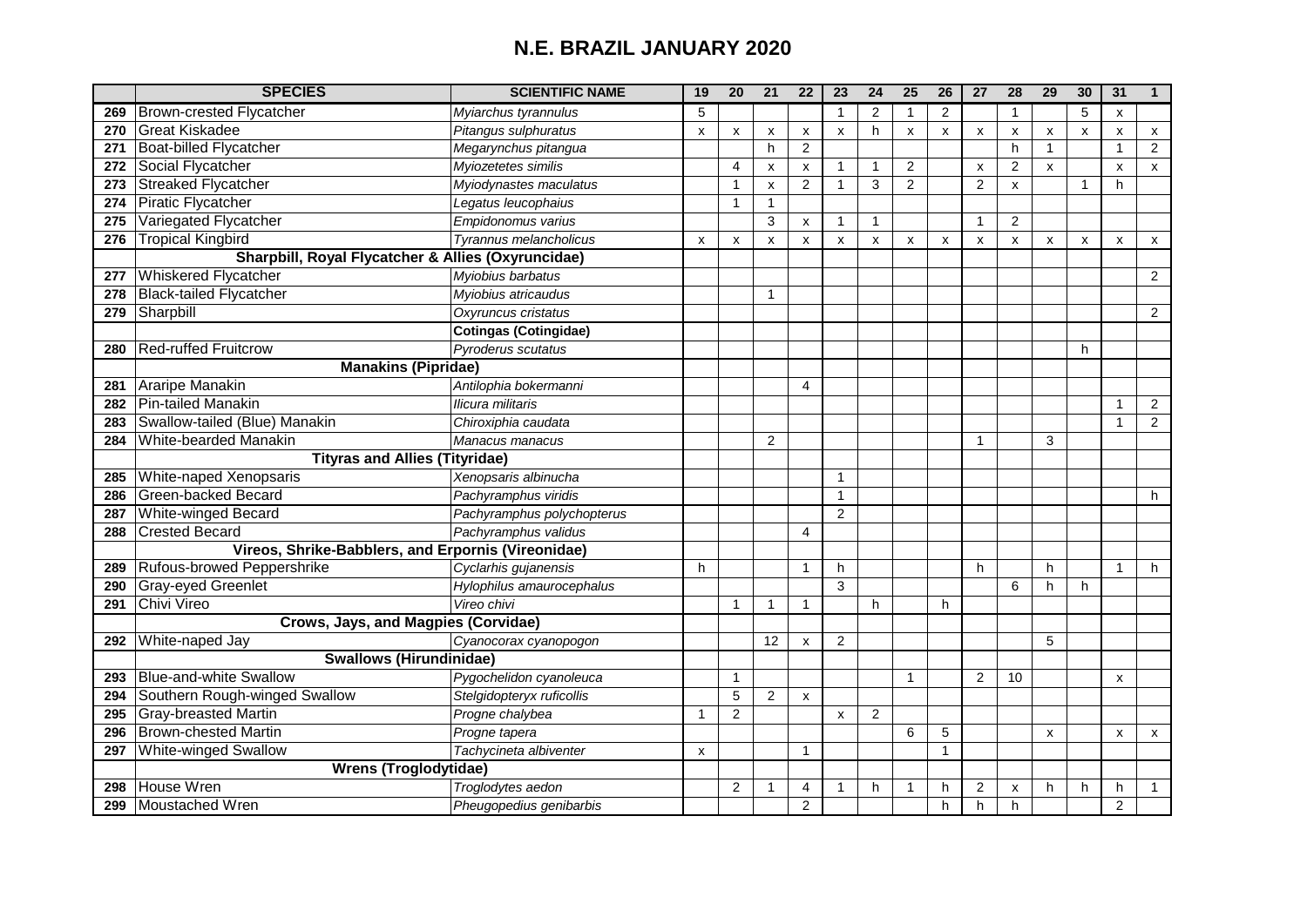|     | <b>SPECIES</b>                                | <b>SCIENTIFIC NAME</b>    | 19           | 20             | 21             | 22             | 23                        | 24           | 25             | 26             | 27           | 28             | 29                 | 30             | 31             | 1              |
|-----|-----------------------------------------------|---------------------------|--------------|----------------|----------------|----------------|---------------------------|--------------|----------------|----------------|--------------|----------------|--------------------|----------------|----------------|----------------|
| 300 | Long-billed Wren                              | Cantorchilus longirostris |              |                | h              | 2              | h                         |              | h              |                |              | 2              | h                  | h              |                |                |
|     | <b>Gnatcatchers (Polioptilidae)</b>           |                           |              |                |                |                |                           |              |                |                |              |                |                    |                |                |                |
| 301 | <b>Tropical Gnatcatcher</b>                   | Polioptila plumbea        | h            |                |                | $\overline{c}$ | 5                         | 6            | 6              |                | $\mathbf{1}$ | $\mathbf{1}$   | $\mathbf{1}$       | $\overline{2}$ |                |                |
|     | <b>Thrushes and Allies (Turdidae)</b>         |                           |              |                |                |                |                           |              |                |                |              |                |                    |                |                |                |
| 302 | Pale-breasted Thrush                          | Turdus leucomelas         |              | 2              | X              | X              | $\boldsymbol{\mathsf{x}}$ |              |                |                | 6            | 6              | $\mathsf{x}$       |                |                |                |
| 303 | <b>White-necked Thrush</b>                    | Turdus albicollis         |              |                |                |                |                           |              |                |                |              |                |                    |                | h.             |                |
| 304 | <b>Rufous-bellied Thrush</b>                  | Turdus rufiventris        |              | $\overline{1}$ |                | $\mathbf{1}$   | 2                         |              | $\mathbf{1}$   | h              | $\mathbf{1}$ | $\overline{2}$ | 2                  |                | $\overline{2}$ | $\mathbf{1}$   |
| 305 | <b>Creamy-bellied Thrush</b>                  | Turdus amaurochalinus     |              |                |                |                | $\overline{4}$            |              |                |                |              | 1              |                    |                |                | $\mathbf 1$    |
|     | <b>Mockingbirds and Thrashers (Mimidae)</b>   |                           |              |                |                |                |                           |              |                |                |              |                |                    |                |                |                |
| 306 | <b>Chalk-browed Mockingbird</b>               | Mimus saturninus          | x            | X              |                | X              | $\boldsymbol{\mathsf{x}}$ | 10           | X              | X              |              | 3              | $\overline{2}$     | $\overline{2}$ | $\overline{c}$ |                |
| 307 | <b>Tropical Mockingbird</b>                   | Mimus gilvus              | X            | X              |                |                |                           |              |                |                |              |                |                    |                |                |                |
|     | Finches, Euphonias, and Allies (Fringillidae) |                           |              |                |                |                |                           |              |                |                |              |                |                    |                |                |                |
| 308 | Purple-throated Euphonia                      | Euphonia chlorotica       | $\mathbf{1}$ | $\overline{2}$ | 5              | h              | h                         | $\mathbf{1}$ |                | $\overline{1}$ | h            | 6              |                    |                | X              | $\mathbf 1$    |
| 309 | Violaceous Euphonia                           | Euphonia violacea         |              |                | $\overline{2}$ |                |                           |              |                |                |              |                |                    |                | $\mathbf{1}$   |                |
| 310 | Orange-bellied Euphonia                       | Euphonia xanthogaster     |              |                |                |                |                           |              |                |                |              |                |                    |                | $\mathbf{1}$   |                |
| 311 | Chestnut-bellied Euphonia                     | Euphonia pectoralis       |              |                |                |                |                           |              |                |                |              |                |                    |                |                | $\overline{4}$ |
| 312 | <b>Yellow-faced Siskin</b>                    | Spinus yarrellii          |              | $\overline{2}$ |                |                |                           |              |                |                |              |                |                    |                |                |                |
| 313 | <b>Hooded Siskin</b>                          | Spinus magellanicus       |              |                |                |                |                           |              |                |                |              | $\overline{1}$ |                    |                |                |                |
|     | <b>New World Sparrows (Passerellidae)</b>     |                           |              |                |                |                |                           |              |                |                |              |                |                    |                |                |                |
| 314 | <b>Grassland Sparrow</b>                      | Ammodramus humeralis      |              |                |                |                | 5                         |              |                |                |              | h              | 10                 | 6              |                |                |
| 315 | <b>Pectoral Sparrow</b>                       | Arremon taciturnus        |              | 2              | 4              | $\mathbf{1}$   |                           |              |                | $\mathbf 1$    |              |                |                    |                |                | $\mathbf{1}$   |
| 316 | Sao Francisco Sparrow                         | Arremon franciscanus      |              |                |                |                |                           |              |                |                |              | $\mathbf{1}$   |                    |                |                |                |
| 317 | <b>Rufous-collared Sparrow</b>                | Zonotrichia capensis      |              |                |                |                | $\boldsymbol{\mathsf{x}}$ | $\mathbf{1}$ | 2              |                | 2            | $\mathsf{x}$   | $\pmb{\mathsf{X}}$ | X              | X              |                |
|     | <b>Troupials and Allies (Icteridae)</b>       |                           |              |                |                |                |                           |              |                |                |              |                |                    |                |                |                |
| 318 | White-browed Meadowlark                       | Leistes superciliaris     | x            |                |                | 2              | 6                         |              |                |                | $\mathbf{1}$ |                |                    | $\mathbf{1}$   | $\overline{2}$ |                |
| 319 | Solitary Black Cacique                        | Cacicus solitarius        |              |                |                |                | $\overline{1}$            |              |                |                |              |                |                    |                |                |                |
| 320 | <b>Red-rumped Cacique</b>                     | Cacicus haemorrhous       |              |                |                |                |                           |              |                |                |              |                |                    |                | 3              | 4              |
| 321 | Variable Oriole                               | Icterus pyrrhopterus      | 3            |                | $\mathbf{1}$   |                |                           |              | $\overline{2}$ |                |              |                |                    |                |                |                |
| 322 | Campo Troupial                                | Icterus jamacaii          | $\mathbf{1}$ |                |                |                | 5                         |              | $\overline{2}$ | $\mathbf 1$    |              | 1              | 2                  |                |                |                |
| 323 | <b>Shiny Cowbird</b>                          | Molothrus bonariensis     | x            | X              |                | X              | $\boldsymbol{\mathsf{x}}$ | h.           | $\mathbf{1}$   |                |              |                |                    |                | X              |                |
| 324 | Chestnut-capped Blackbird                     | Chrysomus ruficapillus    |              |                |                |                |                           |              |                |                |              |                | $\pmb{\mathsf{X}}$ |                |                |                |
| 325 | Chopi Blackbird                               | Gnorimopsar chopi         |              |                |                |                |                           |              |                | 6              |              | $\overline{2}$ |                    | $\overline{4}$ |                |                |
| 326 | Pale Baywing                                  | Agelaioides fringillarius |              |                |                |                | 2                         |              |                |                |              |                |                    |                |                |                |
|     | <b>New World Warblers (Parulidae)</b>         |                           |              |                |                |                |                           |              |                |                |              |                |                    |                |                |                |
| 327 | <b>Masked Yellowthroat</b>                    | Geothlypis aequinoctialis |              |                |                |                |                           |              |                |                |              | $\mathbf{1}$   |                    |                | $\mathbf{1}$   |                |
| 328 | <b>Tropical Parula</b>                        | Setophaga pitiayumi       |              |                |                |                |                           |              |                |                | 1            | 3              | $\overline{2}$     | h              | h              |                |
| 329 | Golden-crowned Warbler                        | Basileuterus culicivorus  |              |                | $\mathbf{1}$   |                |                           |              |                |                |              |                | $\mathbf{1}$       |                | $\mathbf 1$    | $\overline{4}$ |
| 330 | <b>Flavescent Warbler</b>                     | Myiothlypis flaveola      |              |                | $\overline{1}$ |                |                           | $\mathbf{1}$ |                |                |              |                | h                  | $\mathsf{h}$   | 1              |                |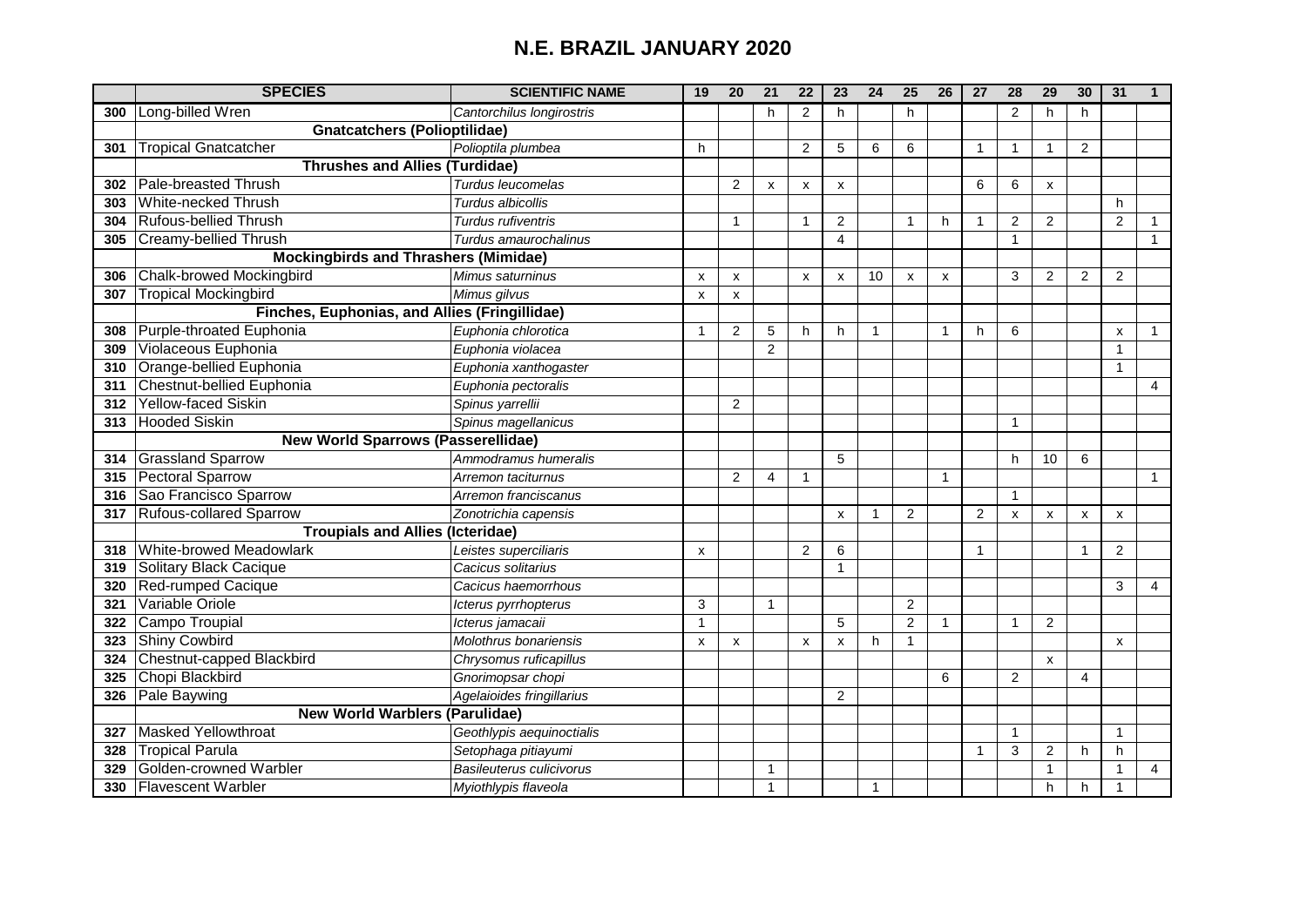|     | <b>SPECIES</b>                             | <b>SCIENTIFIC NAME</b>      | 19 | 20             | 21             | 22             | 23             | 24             | 25             | 26             | 27 | 28             | 29             | 30             | 31             | $\mathbf{1}$   |
|-----|--------------------------------------------|-----------------------------|----|----------------|----------------|----------------|----------------|----------------|----------------|----------------|----|----------------|----------------|----------------|----------------|----------------|
|     | <b>Cardinals and Allies (Cardinalidae)</b> |                             |    |                |                |                |                |                |                |                |    |                |                |                |                |                |
| 331 | <b>Hepatic Tanager</b>                     | Piranga flava               |    |                |                |                |                |                | $\overline{2}$ |                |    |                |                |                |                |                |
| 332 | Red-crowned Ant-Tanager                    | Habia rubica                |    |                |                |                |                |                |                |                |    |                |                |                |                | $\overline{2}$ |
| 333 | Yellow-green Grosbeak                      | Caryothraustes canadensis   |    |                |                |                |                |                |                |                |    |                |                |                | $\mathbf{1}$   | 10             |
| 334 | <b>Ultramarine Grosbeak</b>                | Cyanoloxia brissonii        |    |                |                | $\overline{2}$ |                | $\mathbf{1}$   |                |                |    | 3              |                |                |                |                |
|     | <b>Tanagers and Allies (Thraupidae)</b>    |                             |    |                |                |                |                |                |                |                |    |                |                |                |                |                |
| 335 | <b>Red-cowled Cardinal</b>                 | Paroaria dominicana         | 5  | $\pmb{\times}$ |                |                | X              | X              | X              | X              | x  | 4              | $\overline{2}$ | $\mathbf{1}$   | $\overline{c}$ |                |
| 336 | Cinnamon Tanager                           | Schistochlamys ruficapillus |    |                |                |                |                |                |                |                |    | $\overline{2}$ | $\mathbf{1}$   |                | $\mathbf{1}$   |                |
| 337 | White-banded (Shrike-like) Tanager         | Neothraupis fasciata        |    |                |                |                |                |                |                |                |    |                | 6              |                |                |                |
| 338 | Scarlet-throated Tanager                   | Compsothraupis loricata     |    |                |                |                | h              |                | 10             |                |    |                |                | 4              |                |                |
| 339 | <b>Hooded Tanager</b>                      | Nemosia pileata             |    |                |                |                |                |                |                |                |    |                |                | $\overline{2}$ |                |                |
| 340 | Orange-headed Tanager                      | Thlypopsis sordida          |    |                | 2              |                | $\mathbf 1$    |                |                |                |    | 1              |                |                |                |                |
| 341 | <b>Black-goggled Tanager</b>               | Trichothraupis melanops     |    |                |                |                |                |                |                |                |    |                |                |                |                | 6              |
| 342 | Flame-crested Tanager                      | Tachyphonus cristatus       |    |                |                |                |                |                |                |                |    |                |                |                |                | 10             |
| 343 | White-lined Tanager+A370                   | Tachyphonus rufus           |    |                |                |                |                | $\overline{4}$ | $\overline{2}$ |                |    | 5              |                | $\overline{2}$ |                |                |
| 344 | <b>Brazilian Tanager</b>                   | Ramphocelus bresilius       |    |                |                |                |                |                |                |                |    |                |                |                | h.             |                |
| 345 | Sayaca Tanager                             | Thraupis sayaca             | x  | X              | 2              | $\mathsf{x}$   | 2              | $\overline{2}$ | 5              |                | X  | X              | X              |                | X              |                |
| 346 | Golden-chevroned Tanager                   | Thraupis ornata             |    |                |                |                |                |                |                |                |    |                |                |                | X              | $\mathbf{1}$   |
| 347 | Palm Tanager                               | Thraupis palmarum           | h  | X              | X              |                |                |                |                | 4              | x  | $\overline{2}$ | X              |                | x              |                |
| 348 | <b>Burnished-buff Tanager</b>              | Stilpnia cayana             |    | $\overline{2}$ |                |                |                | $\mathbf 1$    | 1              |                |    | 6              | 2              |                | x              |                |
| 349 | <b>Red-necked Tanager</b>                  | Tangara cyanocephala        |    | 6              | X              |                |                |                |                |                |    |                |                |                |                |                |
| 350 | Gilt-edged Tanager                         | Tangara cyanoventris        |    |                |                |                |                |                |                |                |    | 8              |                |                | X              | X              |
| 351 | <b>Blue Dacnis</b>                         | Dacnis cayana               |    | $\overline{2}$ | $\overline{4}$ | $\overline{2}$ | $\overline{2}$ |                |                |                | 4  | 12             | 5              | $\mathbf{1}$   |                | $\mathbf{1}$   |
| 352 | Red-legged Honeycreeper                    | Cyanerpes cyaneus           |    |                |                |                |                |                |                | $\overline{2}$ |    |                |                |                |                |                |
| 353 | Guira Tanager                              | Hemithraupis guira          |    | 2              |                |                |                |                |                |                | h  |                |                |                |                |                |
| 354 | <b>Rufous-headed Tanager</b>               | Hemithraupis ruficapilla    |    |                |                |                |                |                |                |                |    |                |                |                | h.             | $\overline{4}$ |
| 355 | <b>Bicolored Conebill</b>                  | Conirostrum bicolor         | x  | 5              |                |                |                |                |                |                |    |                |                |                |                |                |
| 356 | <b>Chestnut-vented Conebill</b>            | Conirostrum speciosum       |    |                |                |                |                |                |                |                | 1  |                |                |                |                |                |
| 357 | <b>Blue Finch</b>                          | Porphyrospiza caerulescens  |    |                |                |                |                |                |                |                |    |                | $\mathbf{1}$   |                |                |                |
| 358 | Stripe-tailed Yellow-Finch                 | Sicalis citrina             |    |                |                |                |                |                |                |                |    | $\overline{1}$ |                |                |                |                |
| 359 | <b>Saffron Finch</b>                       | Sicalis flaveola            |    |                |                |                |                |                |                |                |    |                |                | 6              | 4              | X              |
| 360 | <b>Grassland Yellow-Finch</b>              | Sicalis luteola             |    |                |                |                |                |                |                |                |    |                | 10             |                | x              |                |
| 361 | Wedge-tailed Grass-Finch                   | Emberizoides herbicola      |    |                |                |                |                |                |                |                |    |                | $\mathbf{1}$   |                |                |                |
| 362 | Pale-throated Pampa (Serra)-Finch          | Embernagra longicauda       |    |                |                |                |                |                |                |                |    |                |                | $\mathbf{1}$   |                |                |
| 363 | <b>Blue-black Grassquit</b>                | Volatinia jacarina          |    |                |                | 5              | X              |                |                |                |    | 5              | 10             |                |                |                |
| 364 | <b>White-bellied Seedeater</b>             | Sporophila leucoptera       |    |                |                |                |                |                |                |                |    |                | h              |                | x              | X              |
| 365 | <b>Copper Seedeater</b>                    | Sporophila bouvreuil        |    |                |                |                |                |                |                |                |    |                | 6              |                |                |                |
| 366 | <b>Yellow-bellied Seedeater</b>            | Sporophila nigricollis      |    |                |                |                |                |                |                |                |    | X              | X              |                | x              |                |
| 367 | Dubois's Seedeater                         | Sporophila ardesiaca        |    |                |                |                |                |                |                |                |    | 5              | $\overline{1}$ |                | 5              |                |